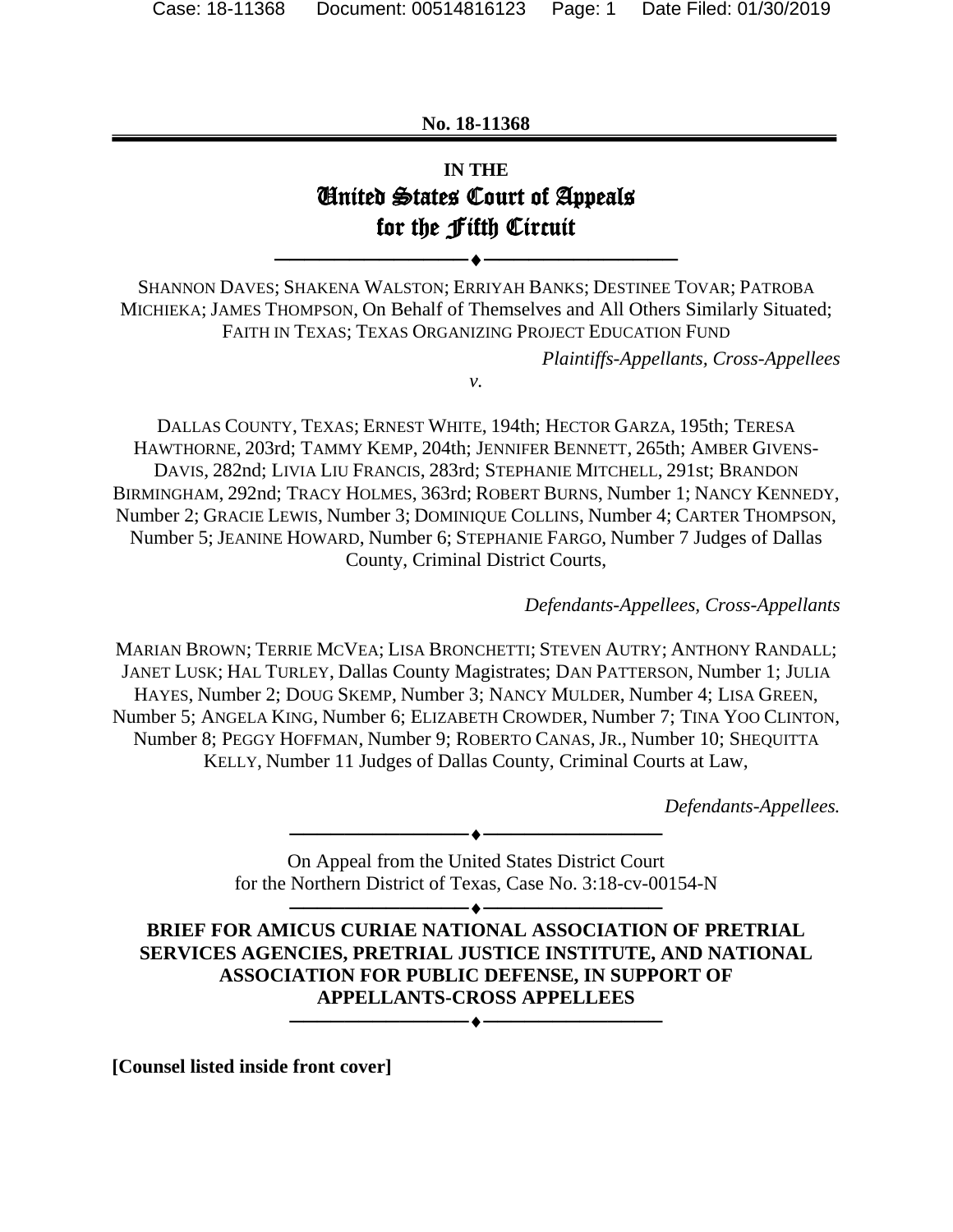Jared B. Caplan Texas Bar No. 24031913 BRADLEY ARANT BOULT CUMMINGS LLP 600 Travis St., Suite 4800 Houston, Texas 77002 Telephone: (713) 576-0300 Facsimile: (713) 576-0301 jcaplan@bradley.com

J. Bradley Robertson Candice L. Rucker Rachel A. Conry BRADLEY ARANT BOULT CUMMINGS LLP One Federal Place 1819 Fifth Avenue North Birmingham, AL 35203-2119 Telephone: (205) 521-8000 brobertson@bradley.com crucker@bradley.com rconry@bradley.com

*Attorneys for Amicus Curiae*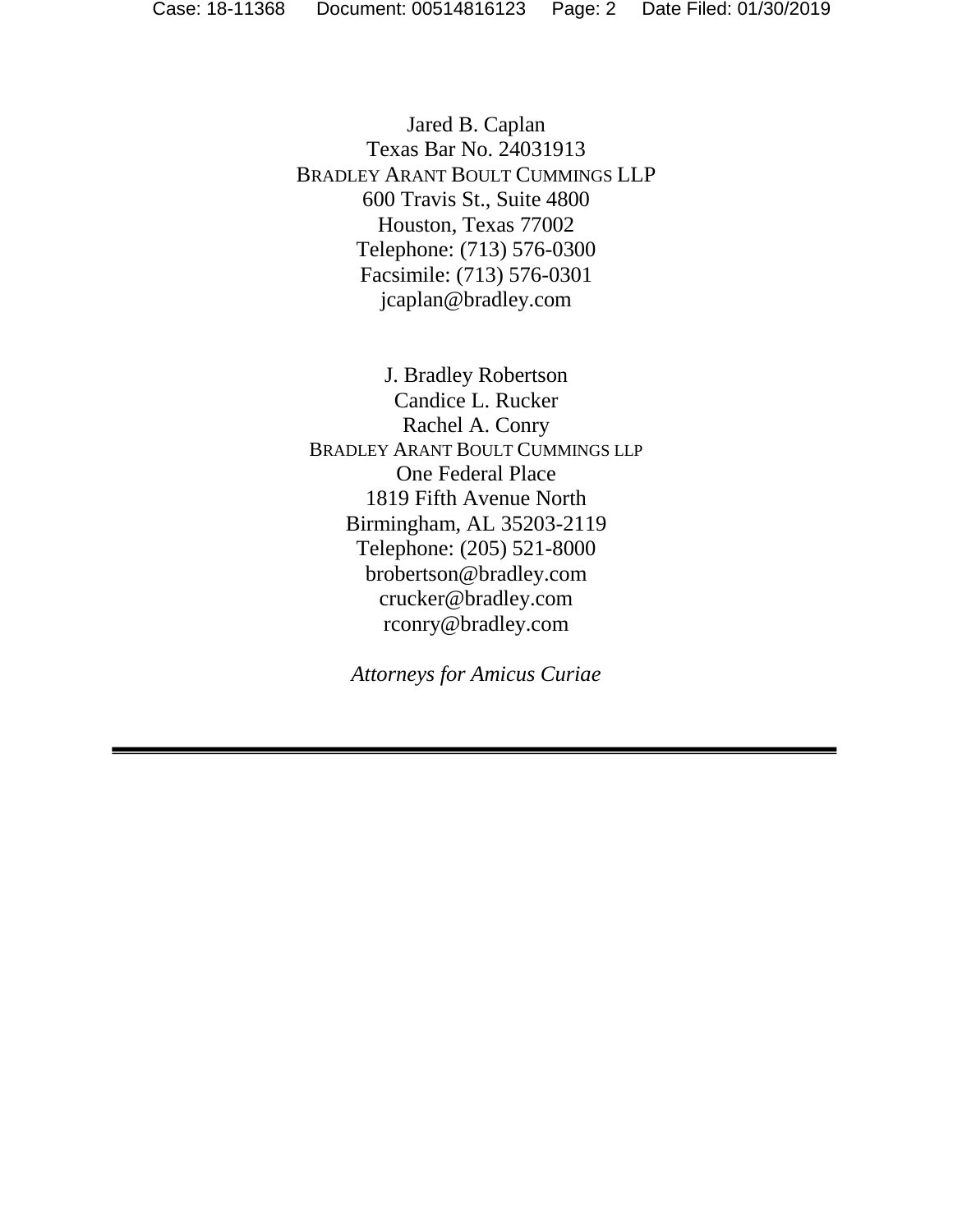#### <span id="page-2-0"></span>**SUPPLEMENTAL CERTIFICATE OF INTERESTED PERSONS**

The undersigned counsel of record certifies that the following listed persons and entities as described in the fourth sentence of Rule 28.2.1 have an interest in the outcome of this case. These representations are made in order that the judges of this Court may evaluate possible disqualification or recusal.

The National Association of Pretrial Services Agencies (NAPSA) declares that it is a not-for-profit membership association that has no parent corporation and does not issue publicly held stock.

The Pretrial Justice Institute (PJI) declares that it is a not-for-profit institute that has no parent corporation and does not issue publicly held stock.

The National Association for Public Defense (NAPD) declares that it is a notfor-profit membership association that has no parent corporation and does not issue publicly held stock.

<span id="page-2-1"></span>Further, pursuant to Fifth Circuit Rule 29.2, the undersigned counsel certifies that, in addition to the list of interested persons certified in the Appellants-Cross Appellees' Brief and supplemented by the certificates in the subsequent briefs filed with this Court, the following entities and persons may have an interest in the outcome of this case: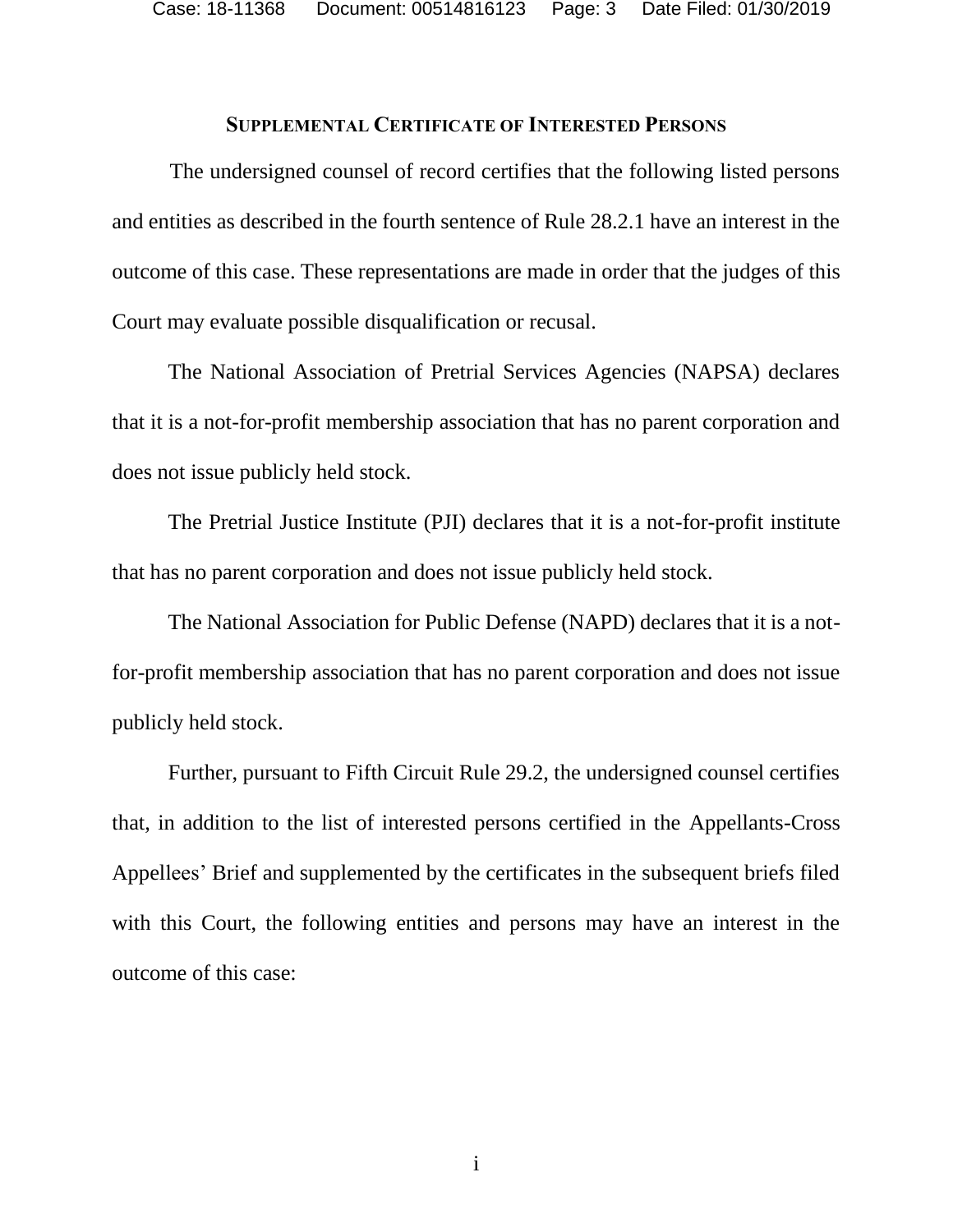### Amici

Association of Pretrial Professionals of Florida, Affiliate of NAPSA California Association of Pretrial Services, Affiliate of NAPSA Colorado Association of Pretrial Services, Affiliate of NAPSA Connecticut Pretrial Services, Affiliate of NAPSA Drug Policy Alliance Minnesota Association of Pretrial Services National Association for Public Defense National Association of Pretrial Services Agencies New York Association of Pretrial Services Agencies Ohio Association of Pretrial Services Agencies, Affiliate of NAPSA Pennsylvania Pretrial Services Association, Affiliate of NAPSA Pretrial Justice Institute Prison Policy Initiative, Inc. Shelby County Tennessee Pretrial Services, Affiliate of NAPSA South Carolina Association of Pretrial Intervention Programs, Affiliate of NAPSA Virginia Community Criminal Justice Association, Affiliate of NAPSA

Counsel for Amici Bradley Arant Boult Cummings LLP Jared B. Caplan Rachel A. Conry J. Bradley Robertson Candice L. Rucker

*/s/*

Jared B. Caplan *Attorney of Record for Amici*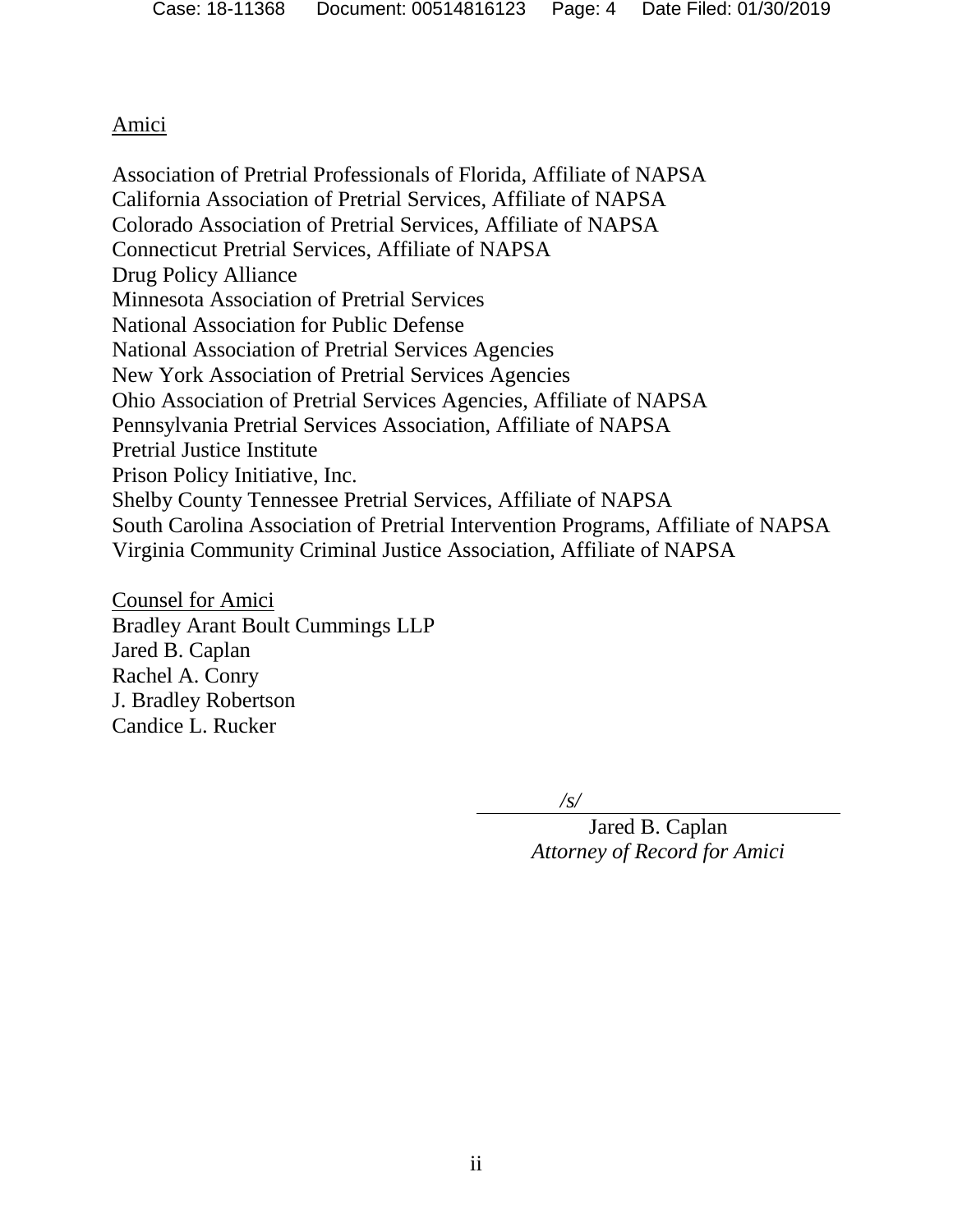# **TABLE OF CONTENTS**

| Ι.                                                                                                                            |
|-------------------------------------------------------------------------------------------------------------------------------|
| A. Legitimate bail systems must promote return for trial, public                                                              |
| Other conflicting interests distract from the legitimate purposes of<br><b>B.</b>                                             |
| Secured-money bonds do not serve the three legitimate state interests. 10<br>$\prod$ .                                        |
| Secured-money bonds do not correlate with higher rates of<br>A.                                                               |
| A first-of-its-kind study in Colorado found unsecured bonds<br>1.<br>offer the same likelihood of court appearance as secured |
| 2. Recent data from Kentucky and Washington also<br>demonstrates that unsecured bonds are as effective as                     |
| Studies that claim secured bonds are more effective do not<br>3.                                                              |
| Secured-money bonds do not correlate with lower rates of pretrial<br><b>B.</b>                                                |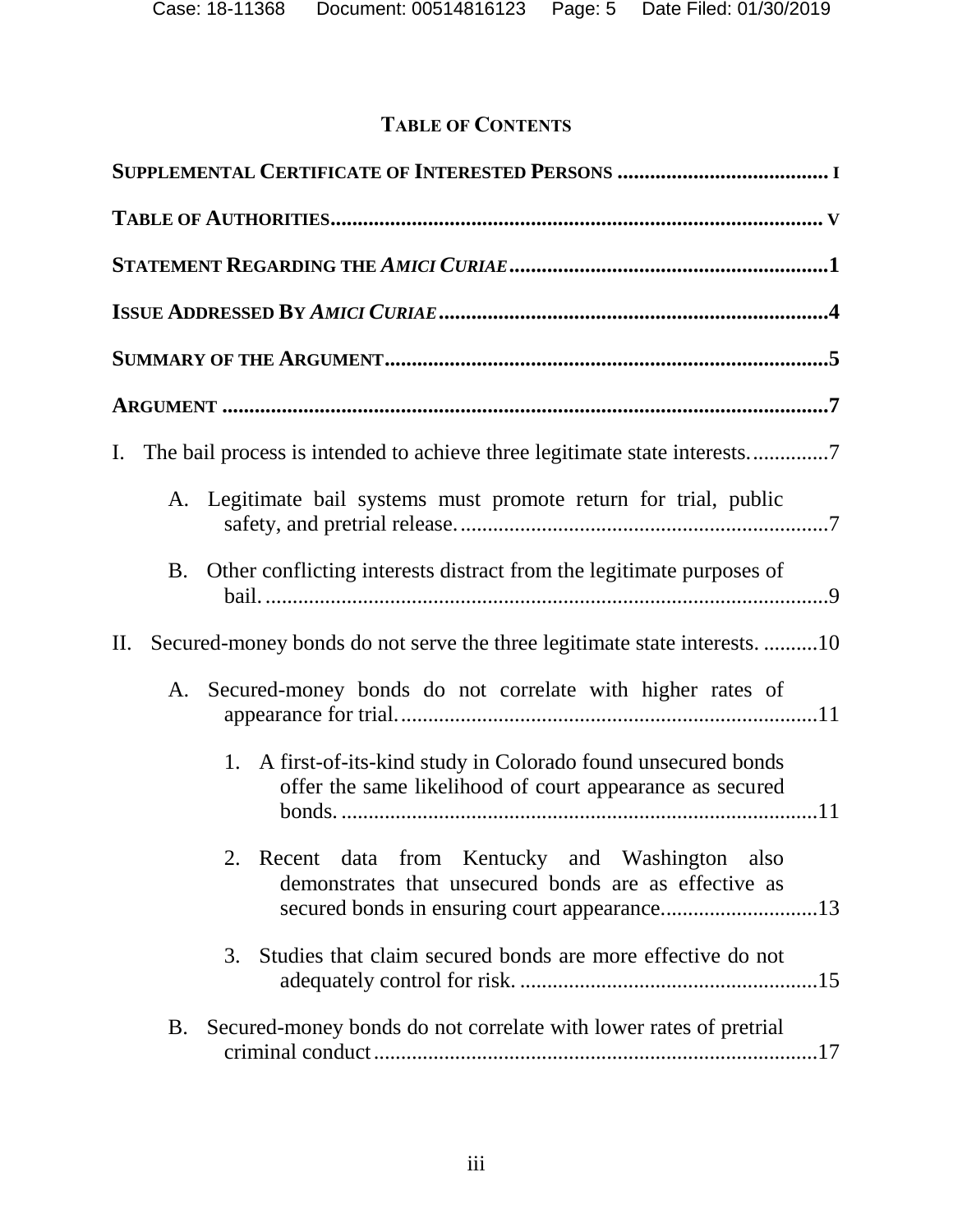| C. Secured-money bonds excessively and arbitrarily delay or prevent<br>release for indigent defendants, increasing costs for both the         |     |
|-----------------------------------------------------------------------------------------------------------------------------------------------|-----|
| 1. Pretrial detention destabilizes defendants economically and                                                                                |     |
| 2. Pretrial detention correlates with higher failure to appear                                                                                |     |
| 3.<br>Pretrial detention correlates with higher rates of pretrial                                                                             |     |
| 4. Pretrial detention results in higher costs to the State22                                                                                  |     |
| The experience of professionals who do not have a vested financial<br>Ш.<br>interest in secured-money bonds confirms the conclusions of these | .24 |
| IV.<br>Legitimate state interests are better served by approaches proven                                                                      | .25 |
| A. Pretrial supervision has been shown to be effective with bailable                                                                          | .26 |
| B.                                                                                                                                            |     |
| National data sets allow reliable, nondiscriminatory risk<br>1.                                                                               |     |
| Individual states have been able to tailor risk assessment to<br>2.                                                                           |     |
| Pretrial risk assessments are more effective than bail<br>3.                                                                                  |     |
|                                                                                                                                               |     |
|                                                                                                                                               |     |
|                                                                                                                                               |     |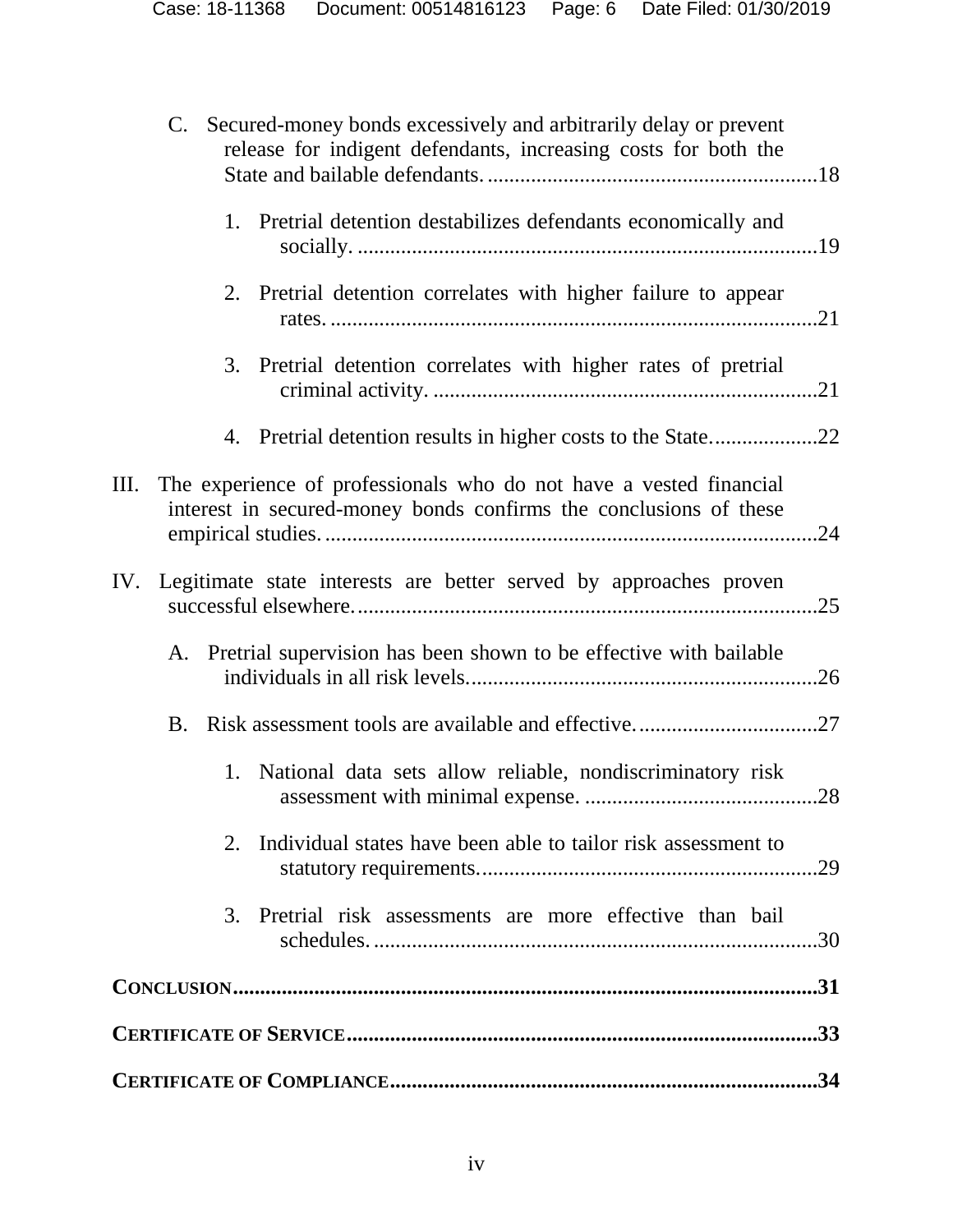# **TABLE OF AUTHORITIES**

## **Cases**

| Leary v. United States,                                                                                                        |
|--------------------------------------------------------------------------------------------------------------------------------|
| Riverside v. McLaughlin,                                                                                                       |
| Stack v. Boyle,                                                                                                                |
| United States v. Salerno,                                                                                                      |
| <b>Rules</b>                                                                                                                   |
|                                                                                                                                |
|                                                                                                                                |
|                                                                                                                                |
| <b>Other Authorities</b>                                                                                                       |
| ABA Standards for Criminal Justice, <i>Pretrial Release</i> § 10-5.3 (3rd                                                      |
| Administrative Office of the Courts, Kentucky Court of Justice,                                                                |
| American Bar Association (ABA) Criminal Justice Standards on                                                                   |
| Christopher T. Lowenkamp & Marie VanNostrand, Laura & John<br>Arnold Found., Exploring the Impact of Supervision on Pretrial   |
| Claire M. B. Brooker, Yakima County, Washington pretrial Justice<br>System Improvements: Pre- and Post-Implementation Analysis |
|                                                                                                                                |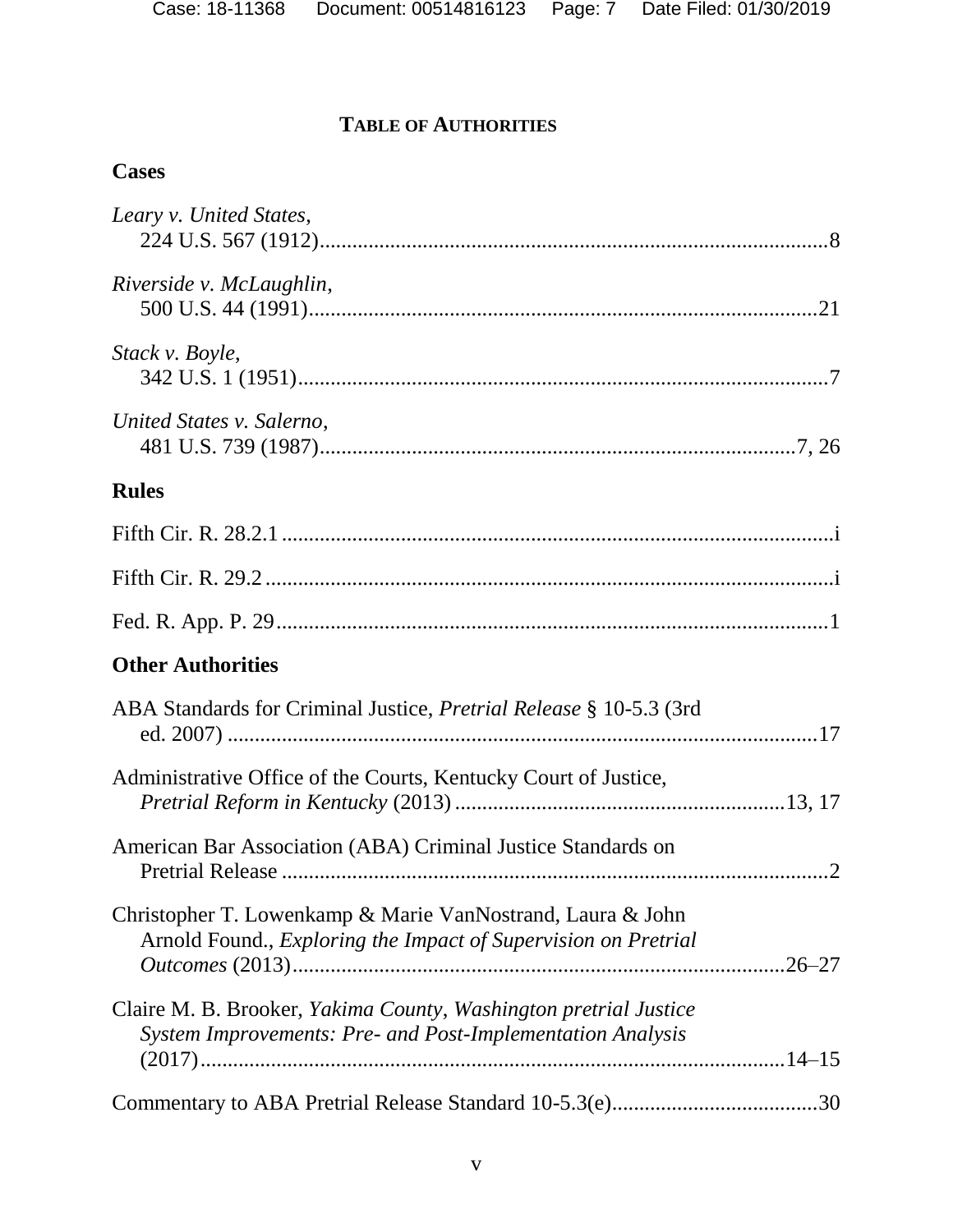| Conference of State Court Administrators, 2012–2013 Policy Paper                                                            |            |
|-----------------------------------------------------------------------------------------------------------------------------|------------|
| Criminal Justice Section, State Policy Implementation Project, ABA22                                                        |            |
|                                                                                                                             |            |
| Edward Latessa, et al., Creation and Validation of the Ohio Risk                                                            |            |
| Eric Helland & Alexander Tabarrok, The Fugitive: Evidence on<br>Public Versus Private Law Enforcement from Bail Jumping, 47 | $.9 - 10$  |
| Kentucky Justice & Public Safety Cabinet, Sourcebook of Criminal                                                            |            |
| Kristin Bechtel, et al., PJI, Dispelling the Myths: What Policy Makers                                                      |            |
|                                                                                                                             |            |
| Laura & John Arnold Found., Public Safety Assessment: Risk Factors                                                          | $.28 - 29$ |
| Laura & John Arnold Found., Results from the First Six Months of the                                                        |            |
| Laura & John Arnold Found., Developing a National Model for                                                                 | .28        |
| Marie VanNostrand, DOJ, Office of the Fed. Detention Trustee,                                                               |            |
| Marie VanNostrand & Kenneth J. Rose, Pretrial Risk Assessment in                                                            | .29        |
| Megan Comfort, "A Twenty-Hour-a-Day Job": The Impact of<br>Frequent Low-Level Criminal Justice Involvement on Family Life,  |            |
| Michael R. Jones, PJI, Unsecured Bonds: The As Effective and Most                                                           |            |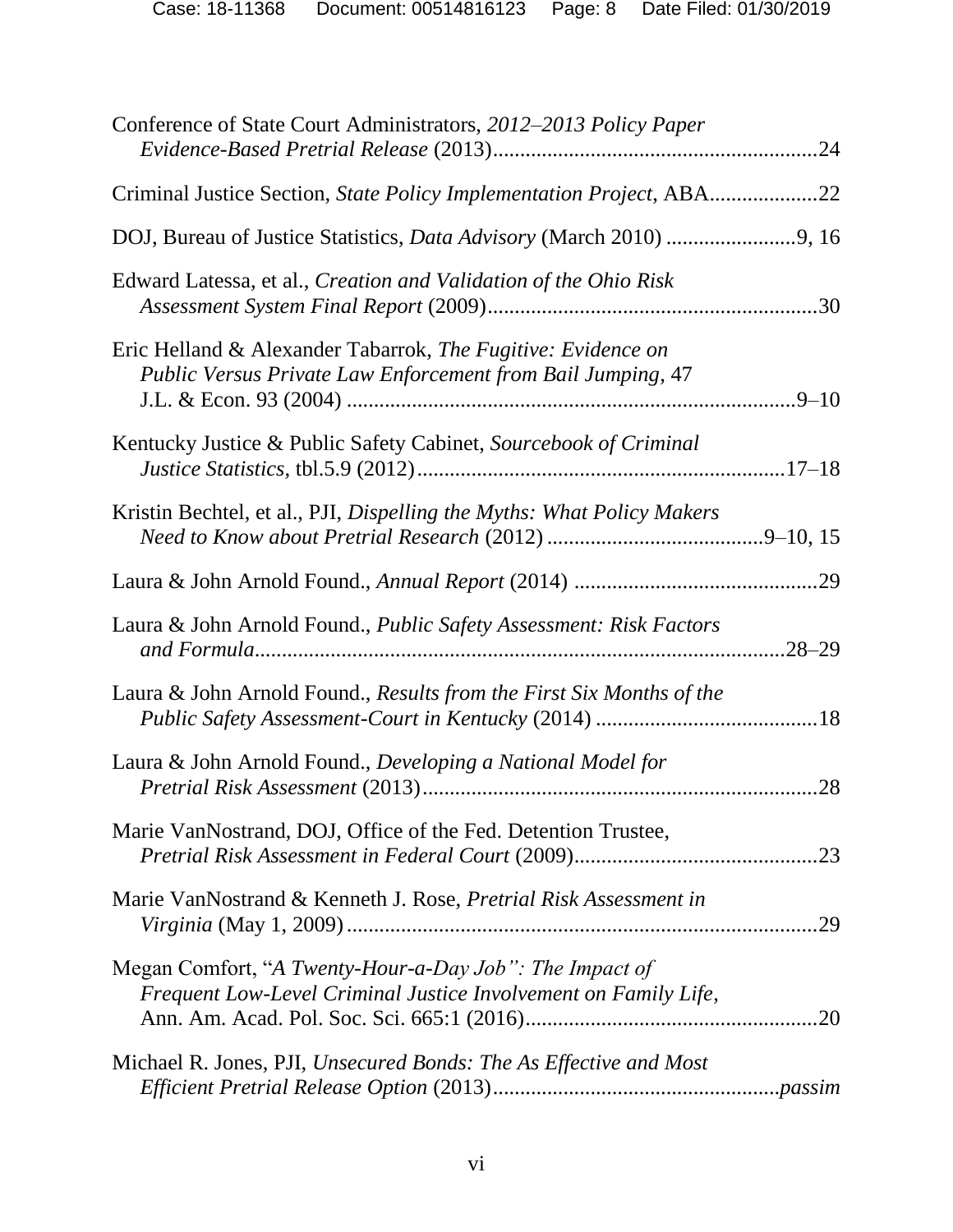| National Association of Counties, Resolution on Improving Pretrial                                                                   | .25 |
|--------------------------------------------------------------------------------------------------------------------------------------|-----|
|                                                                                                                                      |     |
| PJI, The Colorado Pretrial Assessment Tool (CPAT) Revised Report                                                                     |     |
| PJI, Pretrial Risk Assessment: Science Provides Guidance on                                                                          |     |
| PJI, Summary Report of Proceedings of the National Symposium on                                                                      |     |
| Samuel R. Wiseman, <i>Pretrial Detention and the Right to Be</i>                                                                     |     |
| Timothy R. Schnacke, DOJ, Fundamentals of Bail: A Resource Guide<br>for Pretrial Practitioners and a Framework for American Pretrial |     |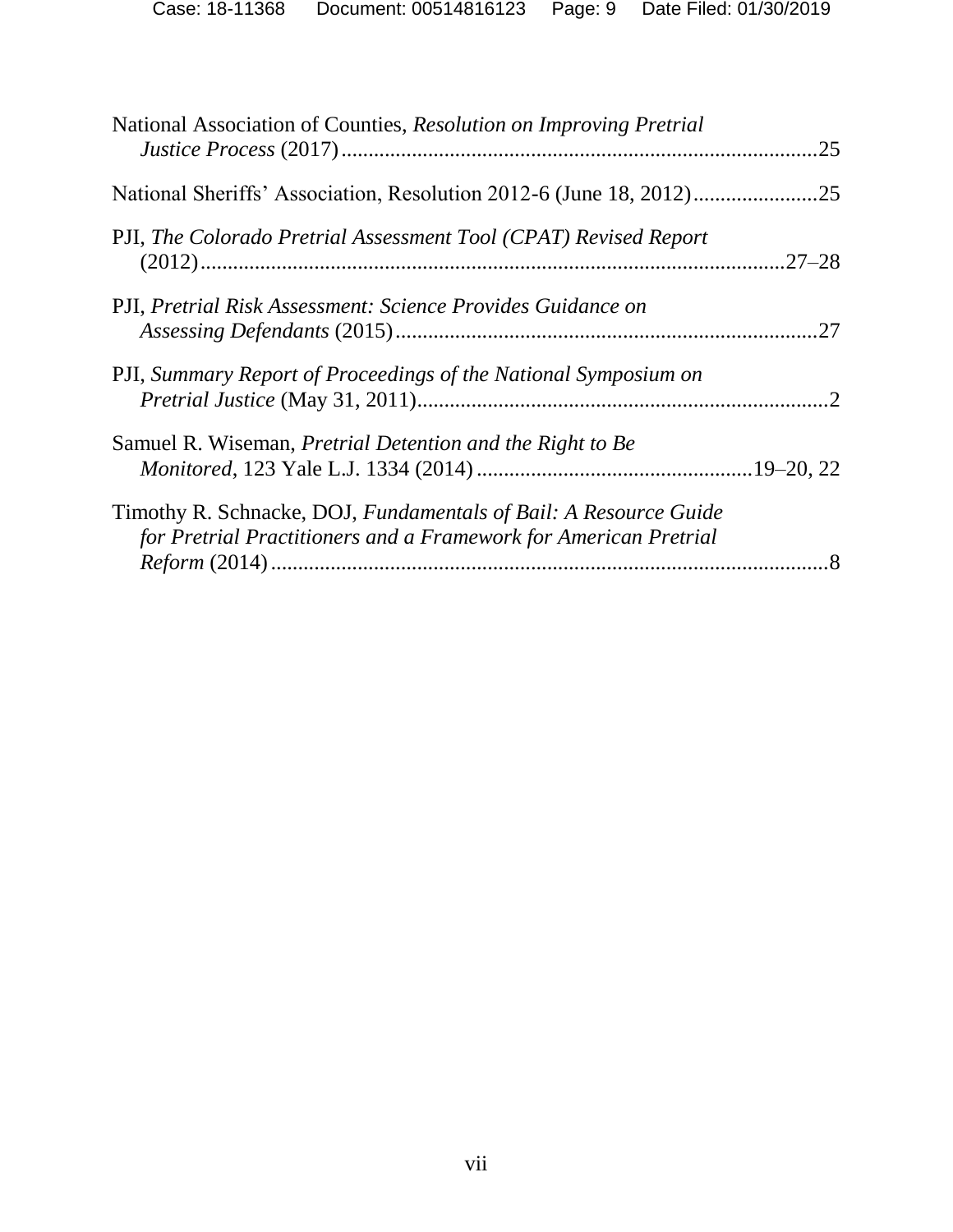### **STATEMENT REGARDING THE AMICI CURIAE \***

For the past forty years, not-for profit organizations, the National Association of Pretrial Services Agencies (NAPSA) and the Pretrial Justice Institute (PJI) have been dedicated to advancing proven and pragmatic solutions for improving pretrial justice in the United States.

Founded in 1973, NAPSA is a membership association that maintains the Standards of Practice for the pre-trial services profession. NAPSA's membership consists of national and international pretrial practitioners, judges, attorneys, prosecutors, and criminal-justice researchers. Its board contains elected representatives from federal, state, and local pretrial services agencies.

NAPSA's mission is to promote pretrial justice and public safety through rational pretrial decision-making and practices informed by evidence. NAPSA aims to promote the establishment of pretrial agencies nationwide, further research and development on pretrial issues, establish mechanisms for the exchange of information, and increase the pretrial field's professional competence through professional standards and education. NAPSA has exclusively hosted the premier annual pretrial-services training conference for the last 46 years. NAPSA published

<span id="page-9-0"></span> $\overline{a}$ 

<sup>\*</sup> Pursuant to Federal Rule of Appellate Procedure 29, all parties, through their respective counsel, have consented to the filing of this brief. *Amici* certify that no counsel for any party authored this brief in whole or in part and that no counsel or party made any monetary contribution toward the brief's preparation and submission.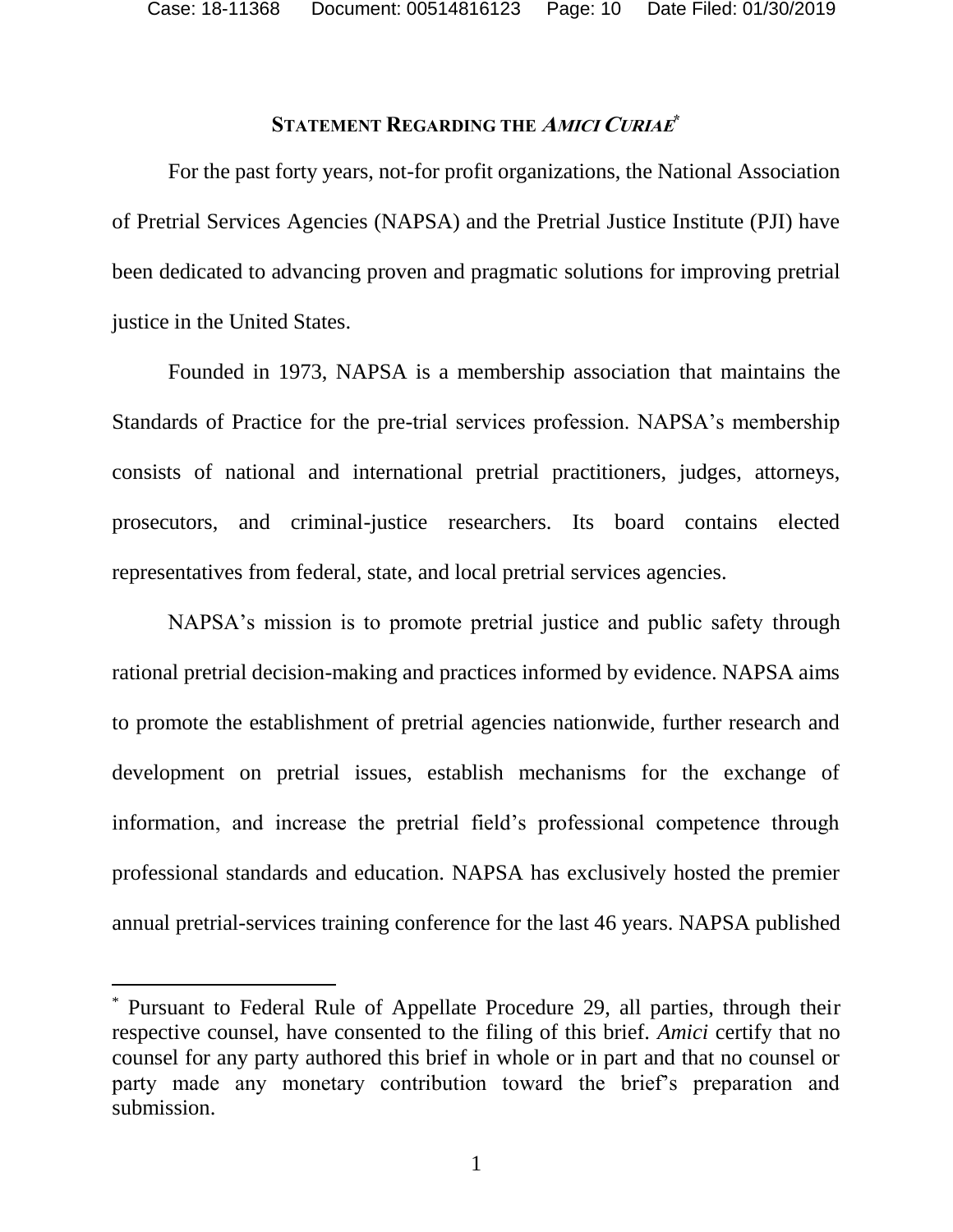its first set of Standards on Pretrial Release in 1978. NAPSA revised these standards in 1995, 2004, and 2008 in light of emerging issues facing pretrial decision-makers and changes in practices, technology, case law, and program capabilities. The proposed revised standards call for the elimination of secured financial conditions of release.

<span id="page-10-1"></span><span id="page-10-0"></span>PJI's mission is to advance safe, fair, and effective pretrial justice. Its staff are among the nation's foremost pretrial-justice experts. PJI's Board includes representatives from the judiciary, law enforcement, prosecutors, victim advocates, pretrial services, county commissioners, and academia. Founded in 1977, PJI is supported by grants from the U.S. Department of Justice (DOJ) and private foundations. PJI is at the forefront of building stakeholder support for legal and evidence-based pretrial-justice practices. For example, PJI staff served on the task force that drafted the most recent American Bar Association (ABA) Criminal Justice Standards on Pretrial Release. In 2011, PJI partnered with the DOJ to hold a National Symposium on Pretrial Justice. That symposium issued dozens of recommendations for concrete reforms addressing serious deficiencies in the money-based bail system. *See* PJI, *Summary Report of Proceedings of the National Symposium on Pretrial Justice* (May 31, 2011), *available at* https://university.pretrial.org/viewdocument/national-symposium-o (last accessed Jan. 29, 2019) Following the Symposium, DOJ's Bureau of Justice Assistance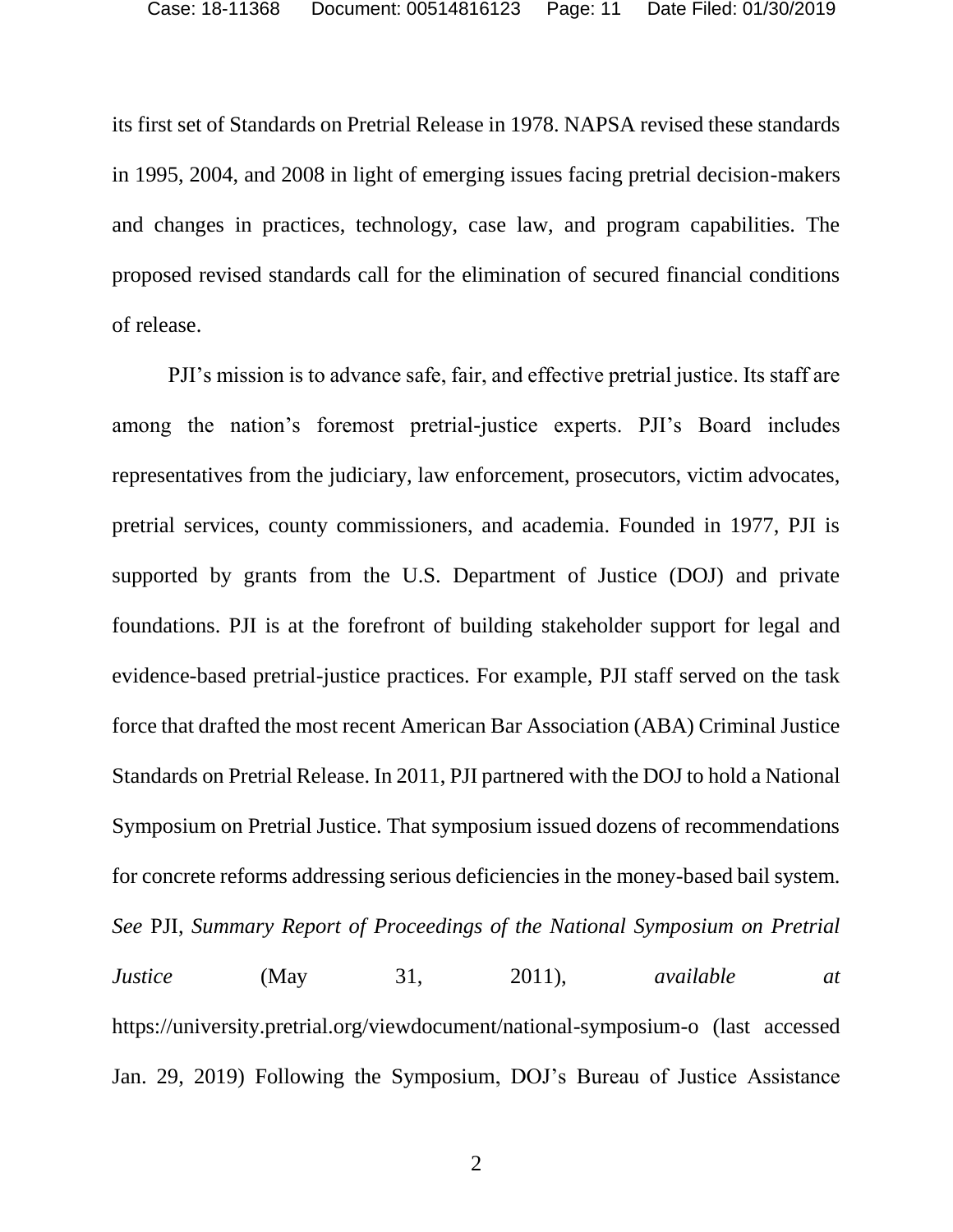assigned PJI to lead a Pretrial Justice Working Group comprised of over 90 justicesystem-related organizations and associations, which was responsible for overseeing the implementation of the Symposium's recommendations.

Over the past four decades, NAPSA and PJI have released dozens of publications, conducted hundreds of training sessions, and provided technical assistance to thousands of jurisdictions on enhancing pretrial justice.

The National Association for Public Defense (NAPD) is an association of more than 14,000 professionals who deliver the right to counsel throughout all states and territories in the United States. NAPD's members include attorneys, investigators, social workers, administrators, and other support staff responsible for executing the constitutional right to effective assistance of counsel. NAPD's members are the defense advocates in jails, courtrooms, and communities. They are experts in both theoretical best practices and practical, day-to-day delivery of indigent-defense services. With respect to the constitutional right to bail, NAPD's members constitute the front-line defenders of the right to be released from custody pending trial, and they observe the collateral damage that occurs in the lives of defendants that remain incarcerated while they are presumed to be innocent. NAPD has an interest in preserving its clients' constitutional right to release pending trial and reforming the bail system in the United States.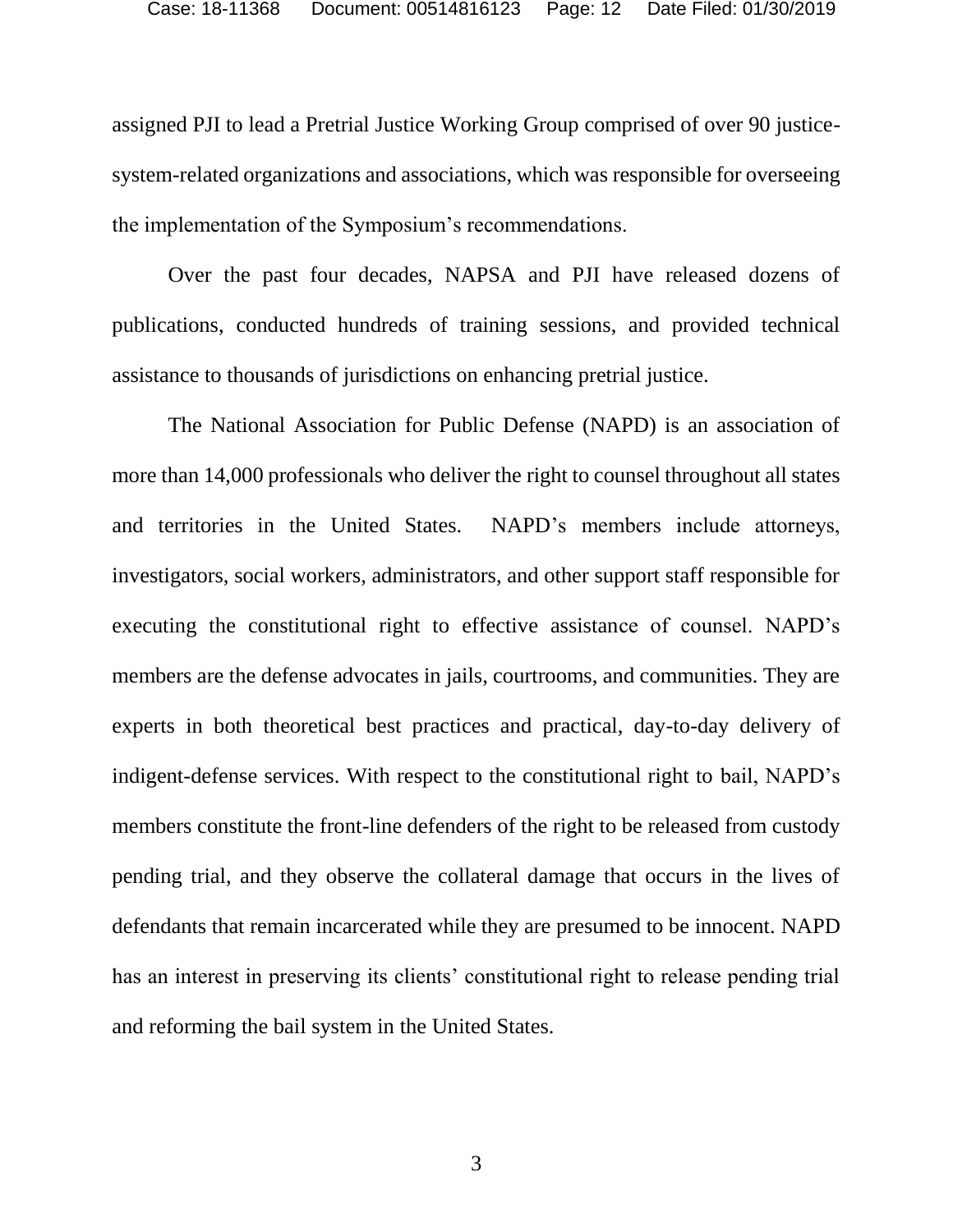Case: 18-11368 Document: 00514816123 Page: 13 Date Filed: 01/30/2019

### **ISSUE ADDRESSED BY AMICI CURIAE**

The amici offer this brief to outline the empirical evidence demonstrating how money bail and non-money alternatives impact legitimate state interests like appearance rates and public safety. The amici seek to provide explanation and context and to support the arguments advanced by the Appellants-Cross Appellees with empirical evidence.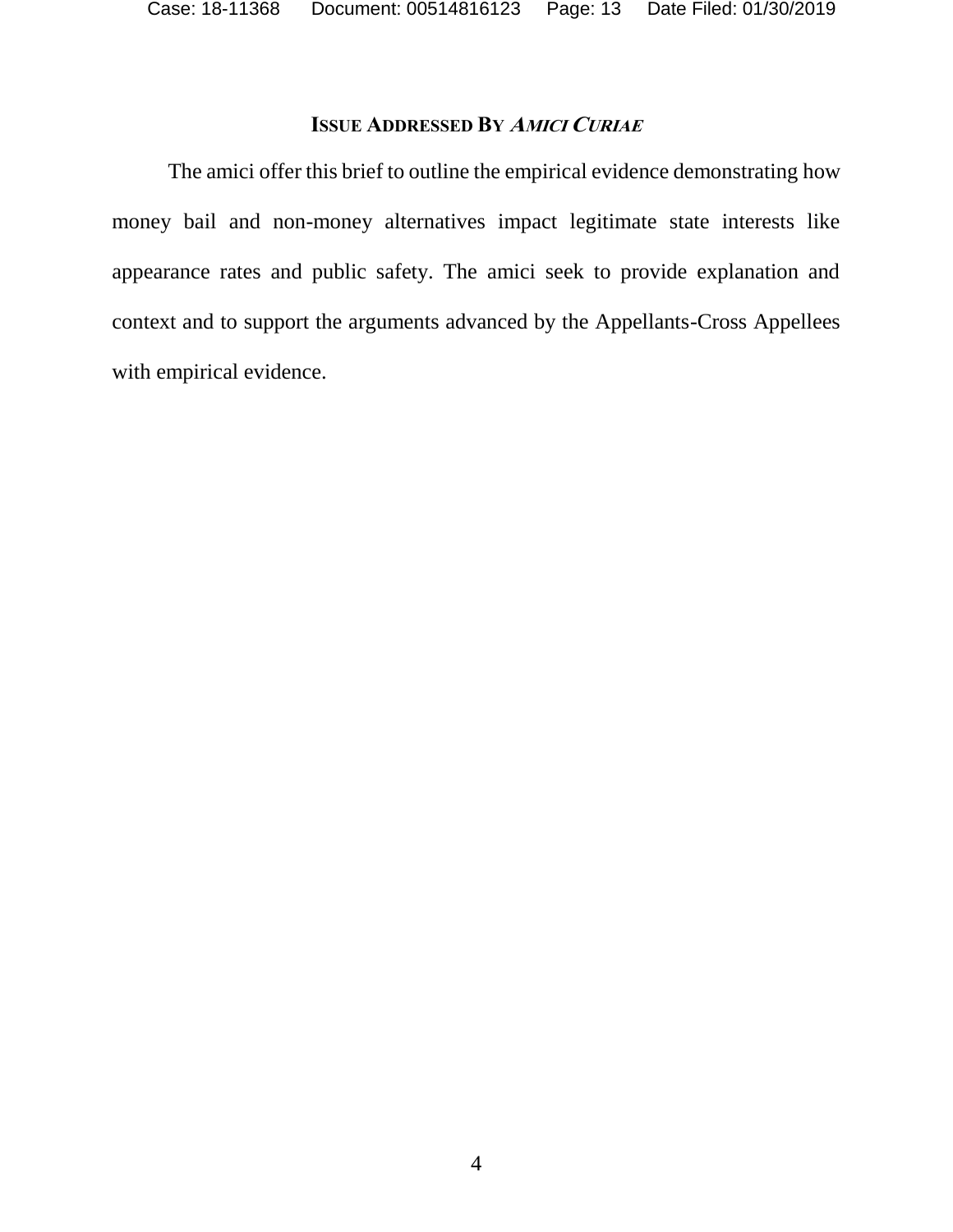Case: 18-11368 Document: 00514816123 Page: 14 Date Filed: 01/30/2019

#### **SUMMARY OF THE ARGUMENT**

Independent, appropriately controlled scholarship demonstrates that unsecured bonds are a constitutionally sound alternative to the money-based bail system. Effective substitutes for money-based bail successfully achieve the three goals of constitutional bail: maximizing appearance at trial, minimizing harm to the community from the small percentage of high-risk defendants who cannot be safely released, and maximizing pretrial release of those not proven guilty. Pretrial release systems based on secured bonds perform no better than other systems with regard to appearance at trial and community safety. But critically, secured bonds delay or completely prevent the release of individuals who are bailable under the law, increasing pretrial costs and consequences for the innocent, the guilty, and the State. Other states have been able to effectively manage pretrial release and meet the three goals of constitutional bail by utilizing pretrial-supervision programs and evidencebased risk-screening tools.

The secured-bond system, monopolized by the profit-driven commercialsurety industry, runs counter to evidence from credible studies and core constitutional values. This industry props up a flawed system so that it can profit by selling a "service"—guaranteeing, for a non-refundable fee, the appearance of defendants who are statistically as likely (or more likely) to return on their own. This practice financially benefits the industry but fails to advance the legitimate goals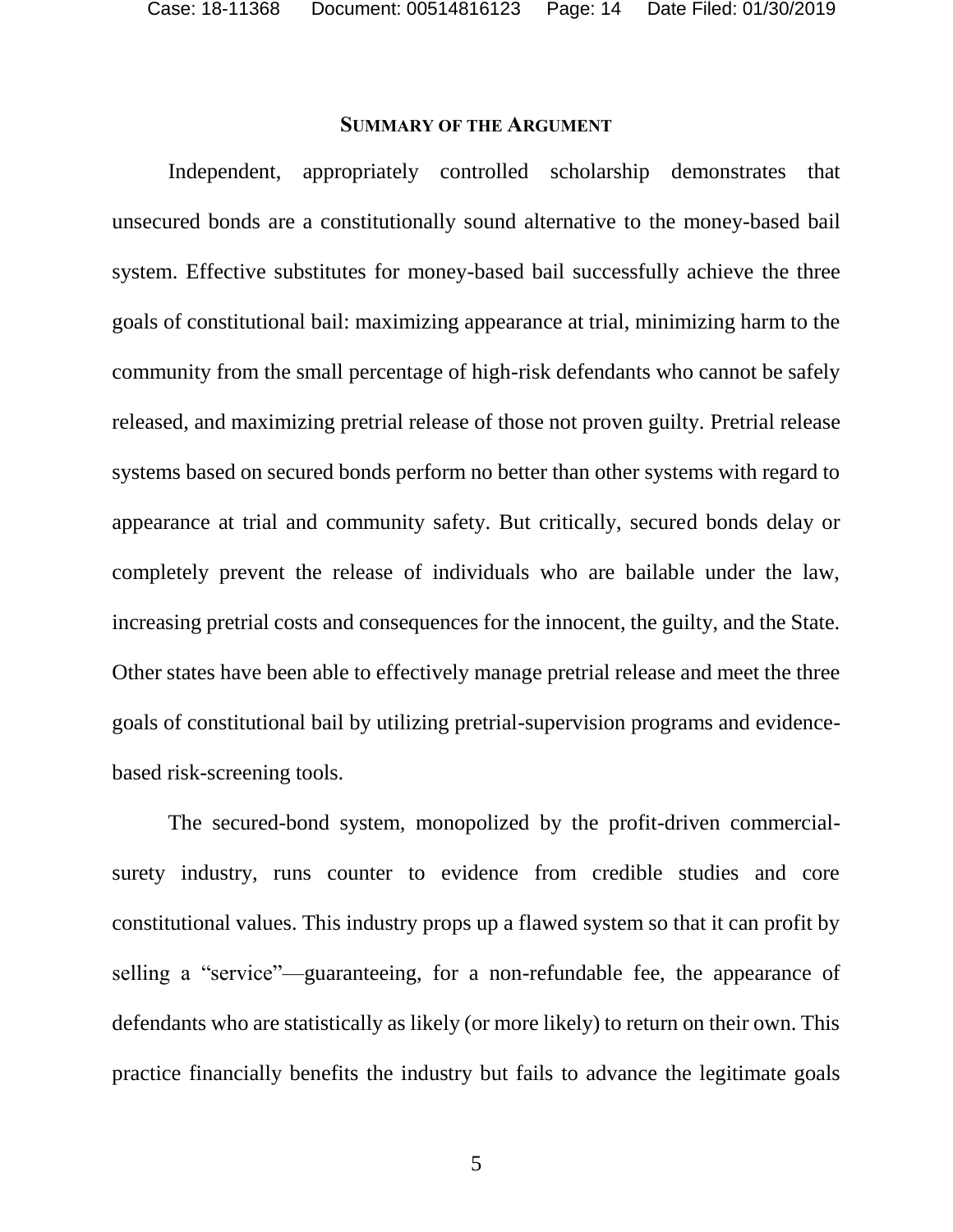related to bail. Only this rent-seeking industry's advocacy and flawed studies find any virtue in requiring low- and moderate-risk bailable defendants to pay for release from pretrial detention. The benefits flow entirely to the bail-bond industry, making the costs of this system—whether measured in dollars or days in pretrial custody excessive and unconstitutional.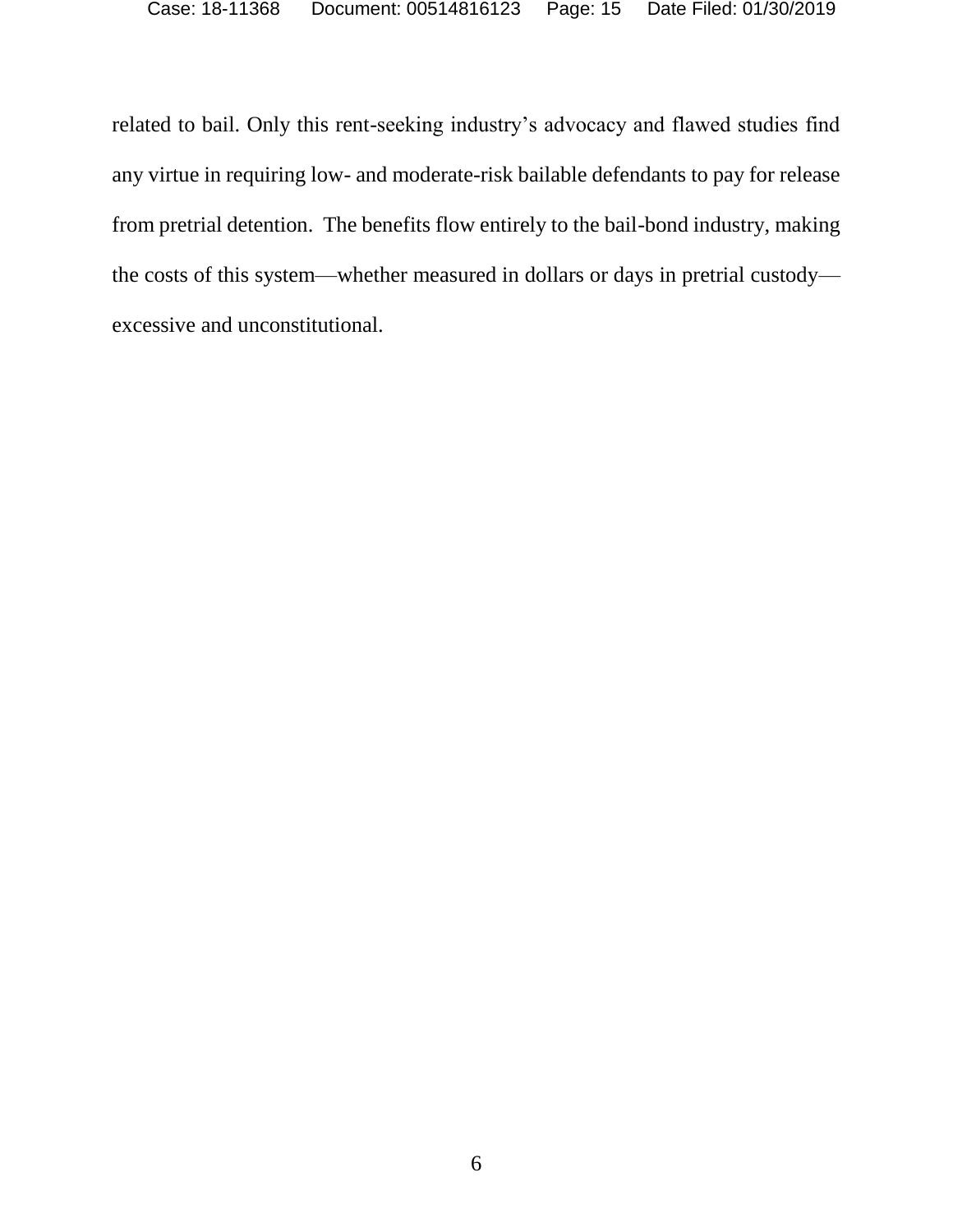#### <span id="page-15-1"></span>**ARGUMENT**

#### **I. The bail process is intended to achieve three legitimate state interests.**

Our system has long recognized legitimate state interests that impose pretrial burdens on people who have been accused—but not convicted—of a crime. These legitimate state interests resulted in the traditional concept of bail. Because our constitution specifically forbids excessive bail, however, "liberty is the norm and detention prior to trial or without trial is the carefully limited exception." *United States v. Salerno*, 481 U.S. 739, 755 (1987). Under the constitutional view, "[t]he practice of admission to bail…is not a device for keeping persons in jail upon mere accusation until it is found convenient to give them a trial. On the contrary, the spirit of the procedure is to enable them to stay out of jail until a trial has found them guilty." *Stack v. Boyle*, 342 U.S. 1, 7–8 (1951) (Jackson, J., concurring). Legitimate bail systems must promote return for trial, public safety, and pretrial release.

### <span id="page-15-0"></span>**A. Legitimate bail systems must promote return for trial, public safety, and pretrial release.**

Our judicial system recognizes that the bail process is meant to effectuate pretrial release while ensuring later appearance and preserving public safety; a constitutional bail system does not necessarily ensure the collection of fines or generate profits for governments or the bail-bond industry. *See id.* at 8. These three legitimate objectives also establish the relevant factors courts weigh when considering bail: the risk that (1) a defendant will fail to return or (2) will endanger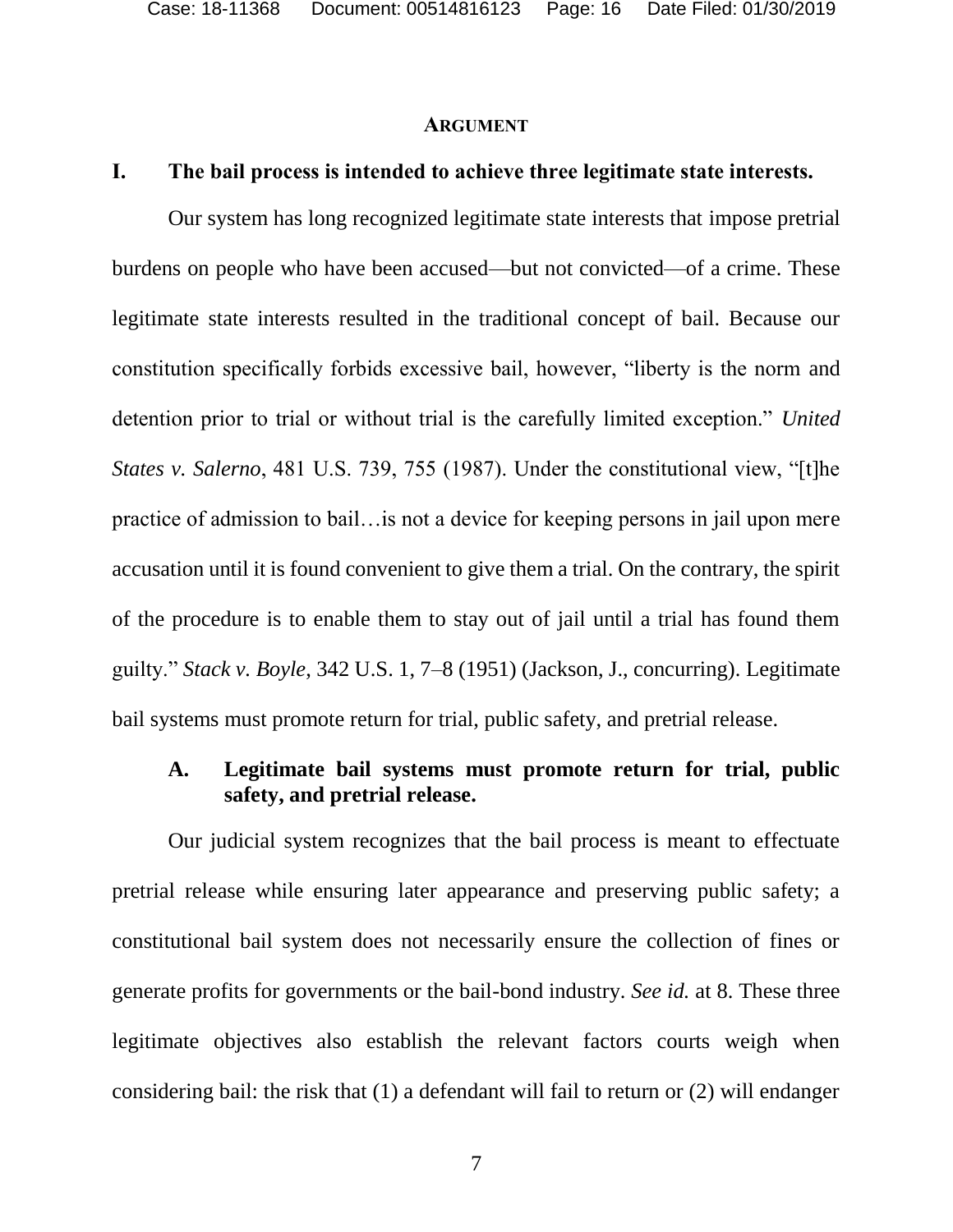the public before returning for trial, balanced against (3) the right to pretrial release. While these three state interests—return, safety, and release—were historically the focus of the bail process, the shift away to a profit-focused commercial bail system resulted in higher detention rates for pretrial defendants.

<span id="page-16-1"></span>Money bail has its root in the Anglo-Saxon criminal justice system, which was mainly comprised of monetary penalties for criminal acts. Timothy R. Schnacke, DOJ, *Fundamentals of Bail: A Resource Guide for Pretrial Practitioners and a Framework for American Pretrial Reform* 23 (2014). England and America eventually adopted a personal-surety system in which a reputable person would take responsibility for the accused and promise to pay the required financial condition if the defendant failed to return. *Id.* at 25.

<span id="page-16-0"></span>A key component of the personal surety system was that the surety took on this responsibility without any initial remuneration or promise of future payment. *Id.* But as America grew and communities became larger, the personal-surety system gave way to one that allowed "impersonal" sureties to demand re-payment upon a defendant's default. *Id.*at 26. An "impersonal and wholly pecuniary," for-profit industry emerged, *see Leary v. United States*, 224 U.S. 567, 575 (1912), which requires bailable defendants to pay before being released. This shift resulted in an increase in detention of defendants who were traditionally eligible for bail. Schnacke, *supra*, at 26. This phenomenon is clearly demonstrated here. The District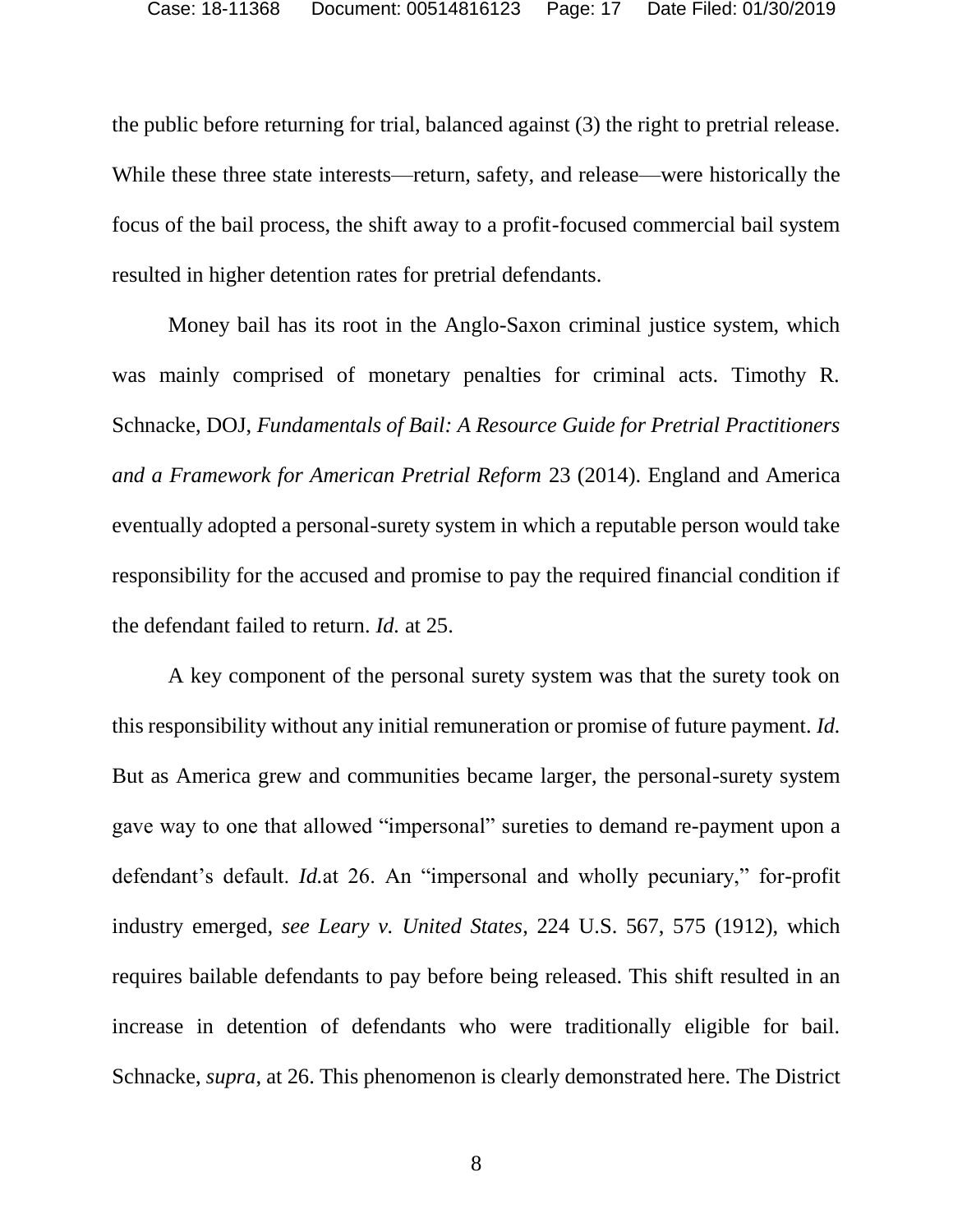Court correctly found that "[Dallas] County's post-arrest system automatically detains those who cannot afford the secured bond amounts recommended by the [bail] schedules." ROA.5962. Other conflicting interests distract from the legitimate purposes of bail.

#### **B. Other conflicting interests distract from the legitimate purposes of bail.**

The secured bail industry has stymied the return to a more rational, constitutional system—even with respect to low-risk defendants. This industry actively opposes evidence-based reforms, such as the use of unsecured or personalrecognizance bonds that permit bailable defendants to post bond without a prerelease payment and only require forfeiture if the defendant fails to appear. These proven systems produce better, more constitutional results but fail to offer the same commercial opportunities.

<span id="page-17-1"></span><span id="page-17-0"></span>The industry's opposition to reform is fierce and well-funded, and its use of flawed, misleading studies to advance its interests is well-documented. *See, e.g*., DOJ, Bureau of Justice Statistics, *Data Advisory* (March 2010) (cautioning against misuse of certain statistics collected by the Bureau), *available at*  www.bjs.gov/content/pub/pdf/scpsdl\_da.pdf (last accessed Jan. 29, 2019); Kristin Bechtel, et al., PJI, *Dispelling the Myths: What Policy Makers Need to Know about Pretrial Research* 1, 3–10 (2012) (analyzing secured-bail industry studies that misuse Bureau statistics). Consider, for example, a logically flawed 2004 article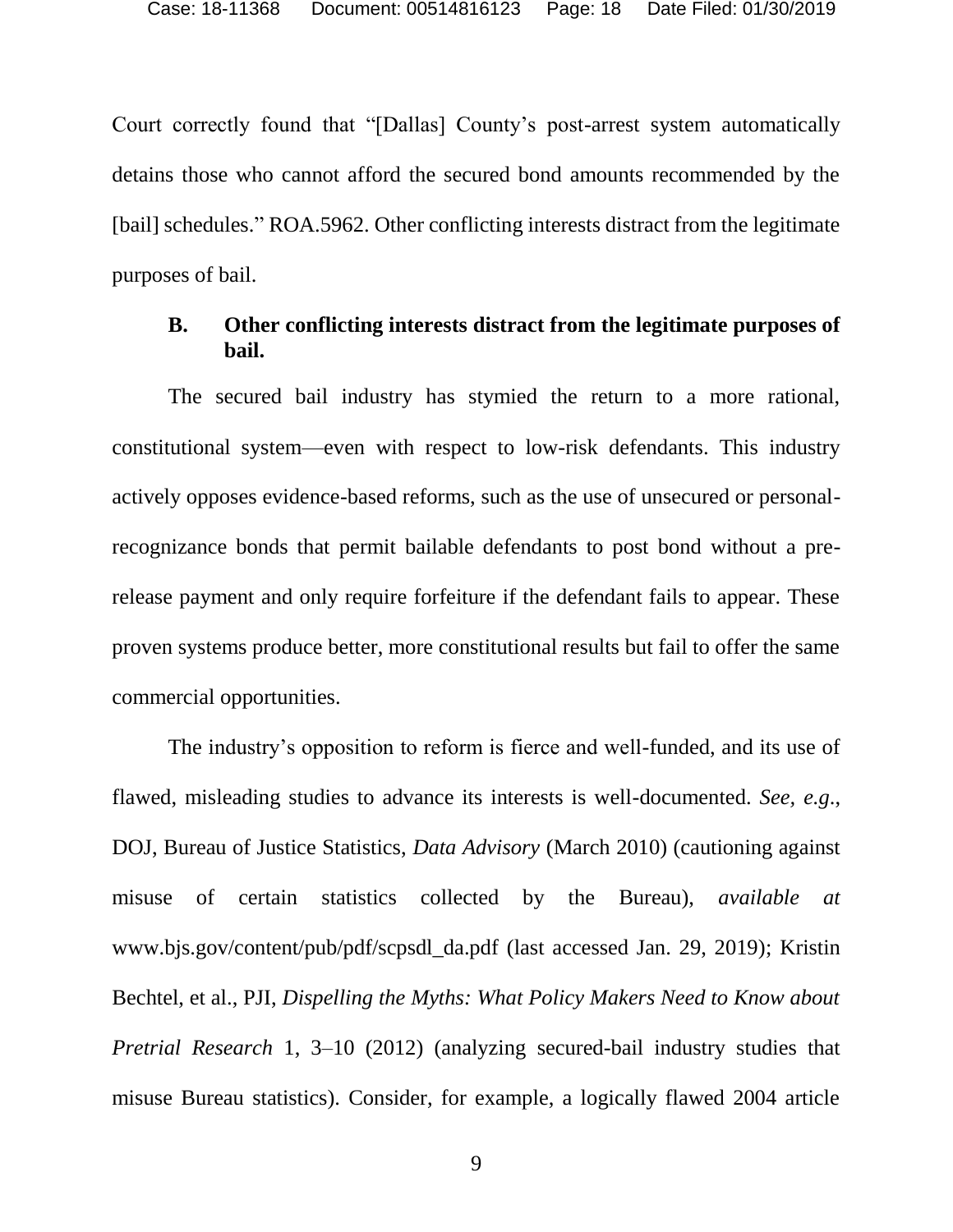<span id="page-18-1"></span><span id="page-18-0"></span>popular with the industry. *See* Eric Helland & Alexander Tabarrok, *The Fugitive: Evidence on Public Versus Private Law Enforcement from Bail Jumping*, 47 J.L. & Econ. 93 (2004). Helland and Tabarrok's article has been discredited for misusing data from the Bureau of Justice Statistics by alleging causation in ways that the Bureau itself has rejected. *See* Bechtel, *supra*, at 7–8. Industry advocates and others continue to cite this discredited article for its conclusions without acknowledging that those conclusions cannot be inferred from the underlying data. *See, e.g.*, Helland & Tabarrok, *The Fugitive*, 47 J.L. & ECON. 93 (2004).

The money-based bail system at issue in this case does not reasonably advance any discernable state interest. Instead, it solely advances the interests of the rentseeking bail-bond industry.

### **II. Secured-money bonds do not serve the three legitimate state interests.**

Secured-money bonds prejudicially prevent or delay release without reliably advancing the legitimate state interests that bail is intended to address:

- Secured-money bonds do not correlate with higher rates of appearance;
- They do not improve public safety; and
- They *hinder* pretrial release.

Secured bonds thus fail to meaningfully achieve any of the legitimate goals related to bail and succeed only in supporting the bail industry.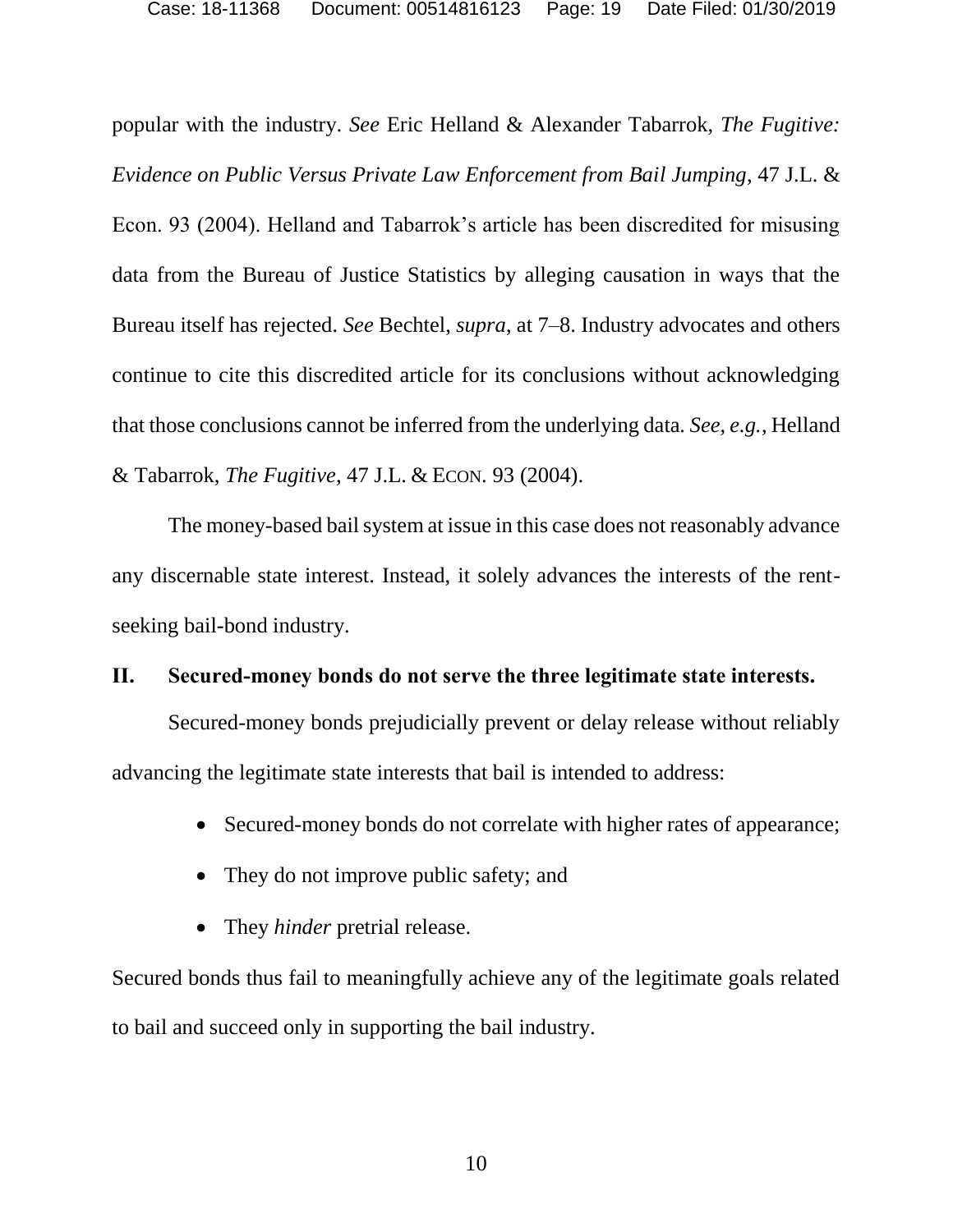## **A. Secured-money bonds do not correlate with higher rates of appearance for trial.**

The District Court properly concluded, in accordance with this Court's conclusions in *ODonnell*, that "secured financial conditions fare no better than unsecured or non-financial conditions at assuring appearance or law-abiding behavior, and that community supervision was actually more effective than pretrial detention." ROA.5970; citing *ODonnell v. Harris Cty. Texas*, 251 F.Supp.3d 1052, 1131–32, 1145 (5th Cir. 2018). Rigorous studies from Colorado, Kentucky, Washington, and elsewhere support this conclusion and stand in stark contrast to the flawed studies promoted by the bail-bond industry.

## <span id="page-19-0"></span>**1. A first-of-its-kind study in Colorado found unsecured bonds offer the same likelihood of court appearance as secured bonds.**

In a first-of-its-kind study, researchers collected hundreds of case-processing and outcome variables on 1,970 defendants booked into ten Colorado county jails over a 16-month period and analyzed whether secured bonds were associated with better pretrial outcomes than unsecured bonds. Michael R. Jones, PJI, *Unsecured Bonds: The As Effective and Most Efficient Pretrial Release Option* 6 (2013), *available at* https://university.pretrial.org/HigherLogic/System/Download DocumentFile.ashx?DocumentFileKey=4c57cebe-9456-f26b-49173d0f8b1f03ce& forceDialog=0.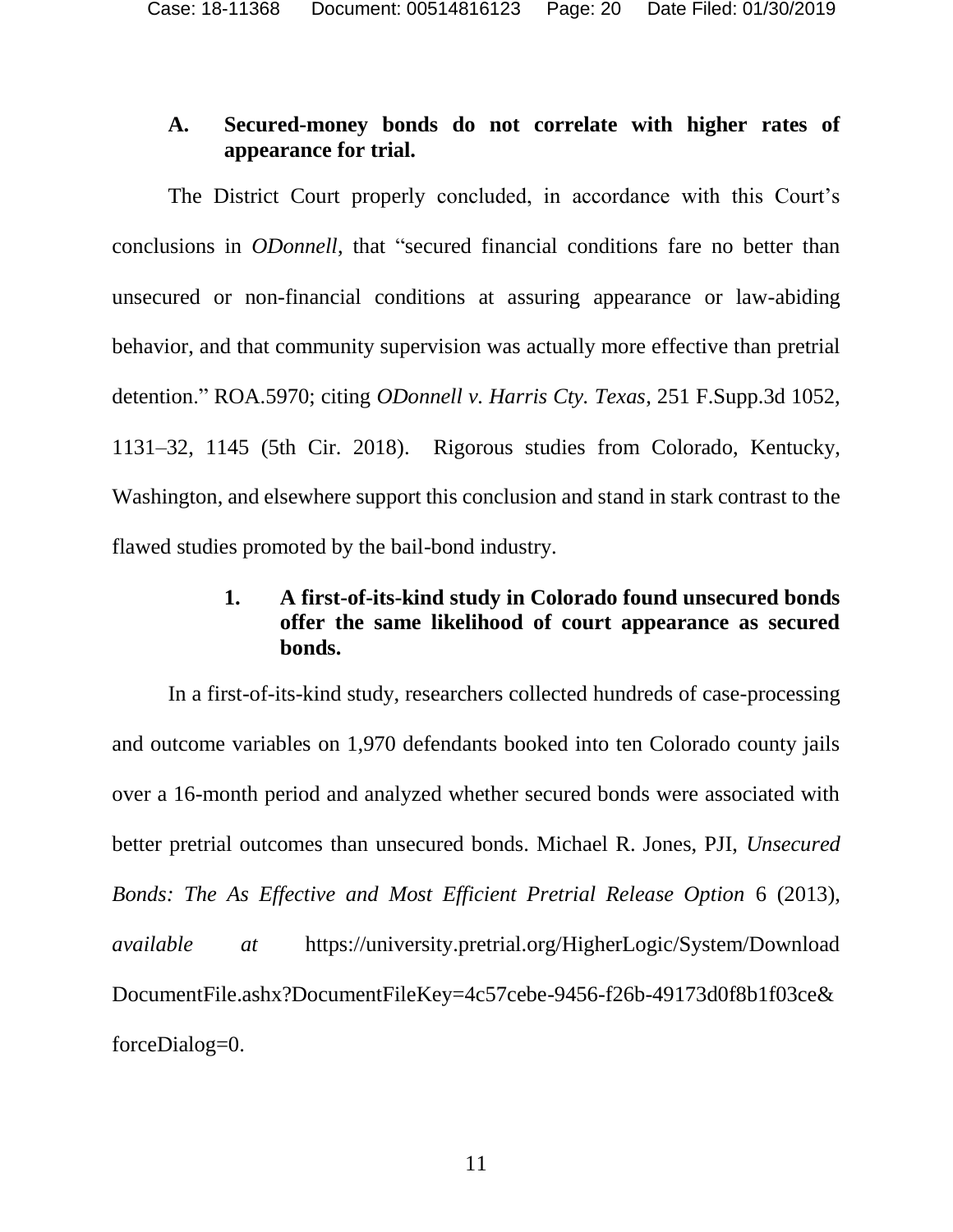Over 80 percent of Colorado's population resides in the ten participating counties. *Id.* Each local jurisdiction collected data on a pre-determined, systematic, random sampling to minimize bias in selecting defendants. *Id.* Defendants' pretrial risks were assessed and assigned to one of four risk categories. Nearly 70 percent scored in the lower two risk categories. *Id.* This study—unlike the industry's analyzes pretrial outcomes by risk level to ensure valid comparisons.

The study tracked defendants who received unsecured and secured bonds. *Id.* at 7. Unsecured bonds in Colorado are authorized by statute as "personal recognizance bonds" and do not require defendants to post any money with the court prior to pretrial release. If defendants fail to appear, the court can hold those defendants liable for the full amount of the bond. The Court can also require cosignors on unsecured bonds (like the personal sureties of former years). In contrast, secured bonds require money to be posted with the court on a defendant's behalf prior to pretrial release. *Id.*

The study showed that unsecured bonds offer the same likelihood of court appearance as secured bonds. Fully 97 percent of defendants who were assigned to the lowest risk level and given a personal-recognizance bond attended all future court appearances. *Id.* at 11. Only 93 percent of defendants in the same risk level with a secured bond attended all future court appearances. *Id.* Similarly, in the second risk category, 87 percent of defendants with unsecured bonds attended all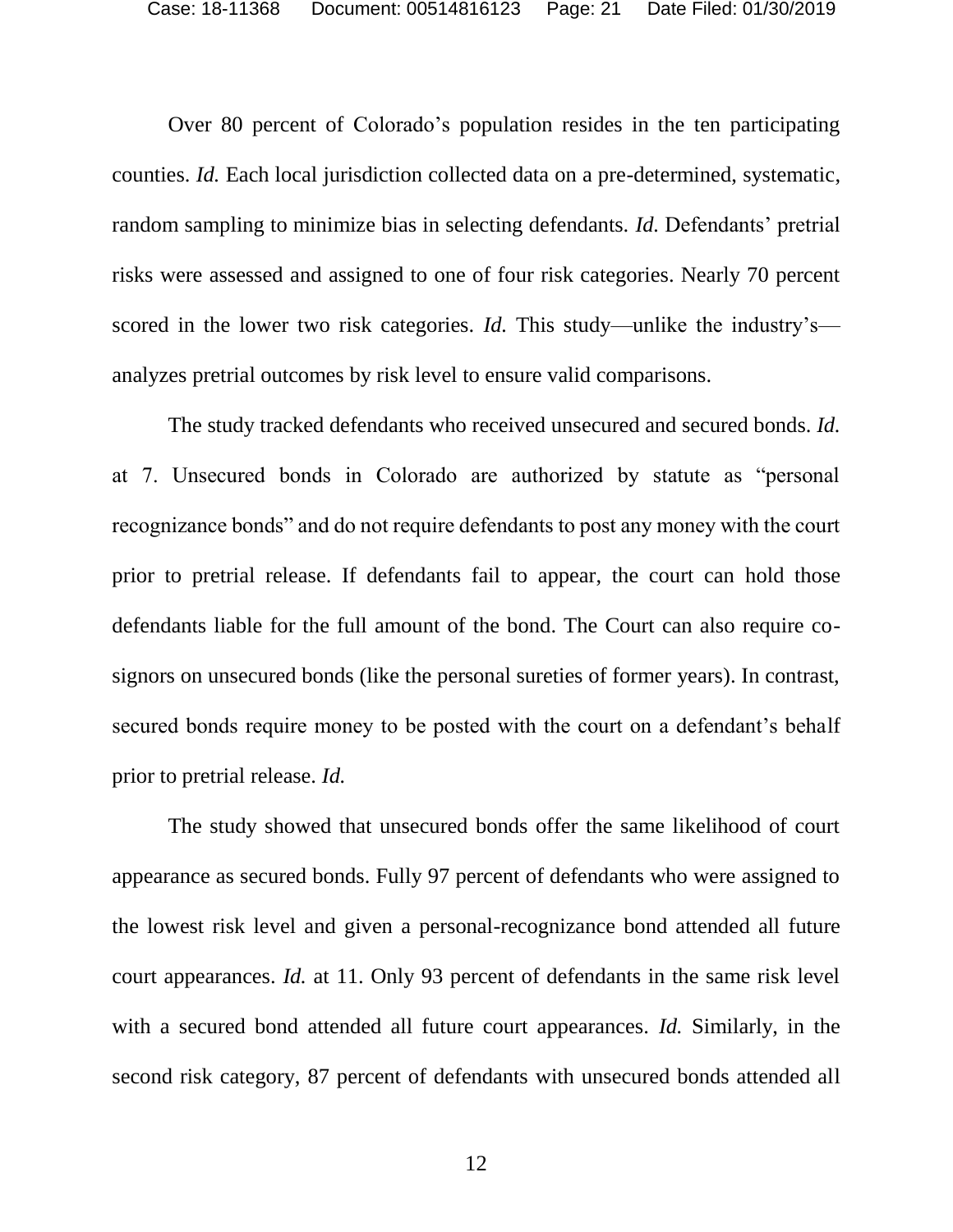future court appearances. *Id.* Only 85 percent of defendants in the same risk category with a secured bond attended all future court appearances. *Id.* Thus, defendants released on unsecured bonds returned for trial *more* consistently than similar defendants with secured bonds.

## **2. Recent data from Kentucky and Washington also demonstrates that unsecured bonds are as effective as secured bonds in ensuring court appearance.**

<span id="page-21-0"></span>Research beyond Colorado also shows that secured bonds are unnecessary to ensure future court appearances. Court appearance rates in Kentucky recently increased when Kentucky reformed its bail process. In 2011, Kentucky passed HB 463, requiring the state pretrial-services division to use an empirically valid riskassessment instrument to assess defendants' likelihood of returning for trial without threatening public safety. Low-risk defendants were released on their own recognizance unless the court found that release was not appropriate. In the first two years after the law passed, the number of defendants released on unsecured bonds increased from 50 percent to 66 percent while the court appearance rate rose from 89 percent to 91 percent. Administrative Office of the Courts, Kentucky Court of Justice, *Pretrial Reform in Kentucky* 16–17 (2013), *available at* https://university.pretrial.org/HigherLogic/System/DownloadDocumentFile.ashx? DocumentFileKey=95c0fae5-fe2e-72e0-15a2-84ed28155d0a&forceDialog=0*.*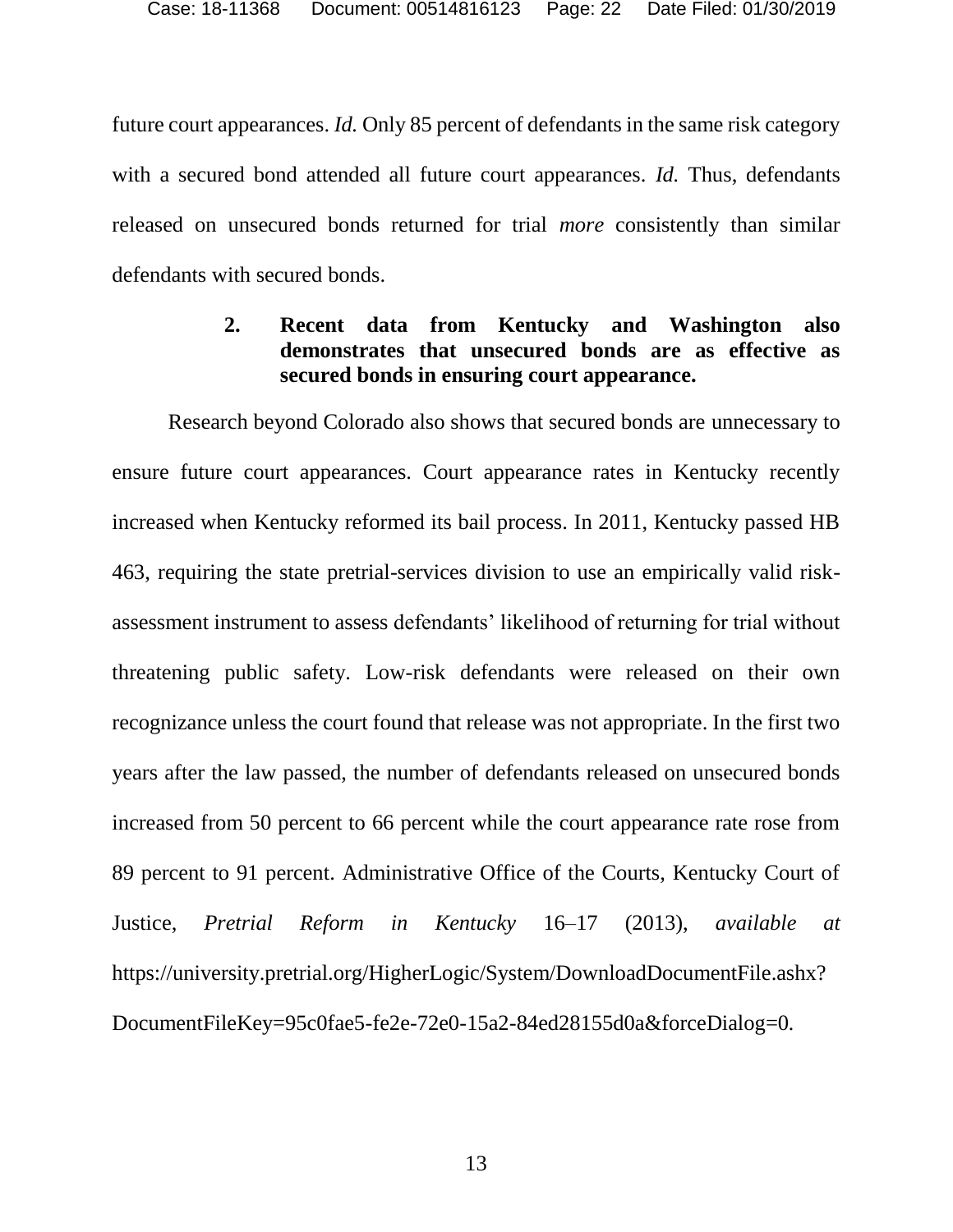Both the Kentucky and Colorado data sets demonstrate that secured bonds are statistically no better than unsecured bonds (and may actually be worse) at ensuring that defendants return to court as promised. The foundation of the money-bail system is statistically invalid.

<span id="page-22-0"></span>In Yakima County, Washington, policymakers recently implemented an actuarial pretrial assessment tool—called the Public Safety Assessment ("Yakima PSA")—to provide recommendations regarding supervised pretrial release. Claire M. B. Brooker, *Yakima County*, *Washington Pretrial Justice System Improvements: Pre- and Post-Implementation Analysis* (2017). At the first appearance, an arrestee was assigned a combined scaled score, determined by the defendant's charges, the local jurisdiction, and resources available for increasing the likelihood of pretrial success. *Id.* at 2. For defendants assigned a high likelihood of pretrial success, the algorithm recommends low-level supervised release. *Id.*

Following the implementation of the Yakima PSA, Yakima County observed a statistically significant increase in the number of arrestees released pretrial with no statistically significant difference in public safety and court appearance outcomes. *Id.* at 6. Use of the Yakima PSA has also decreased the rate of pretrial detention for minority arrestees. *Id.* at 8. Before the Yakima PSA was implemented, there was a disparity in the pretrial release rates by race, with Caucasian arrestees being released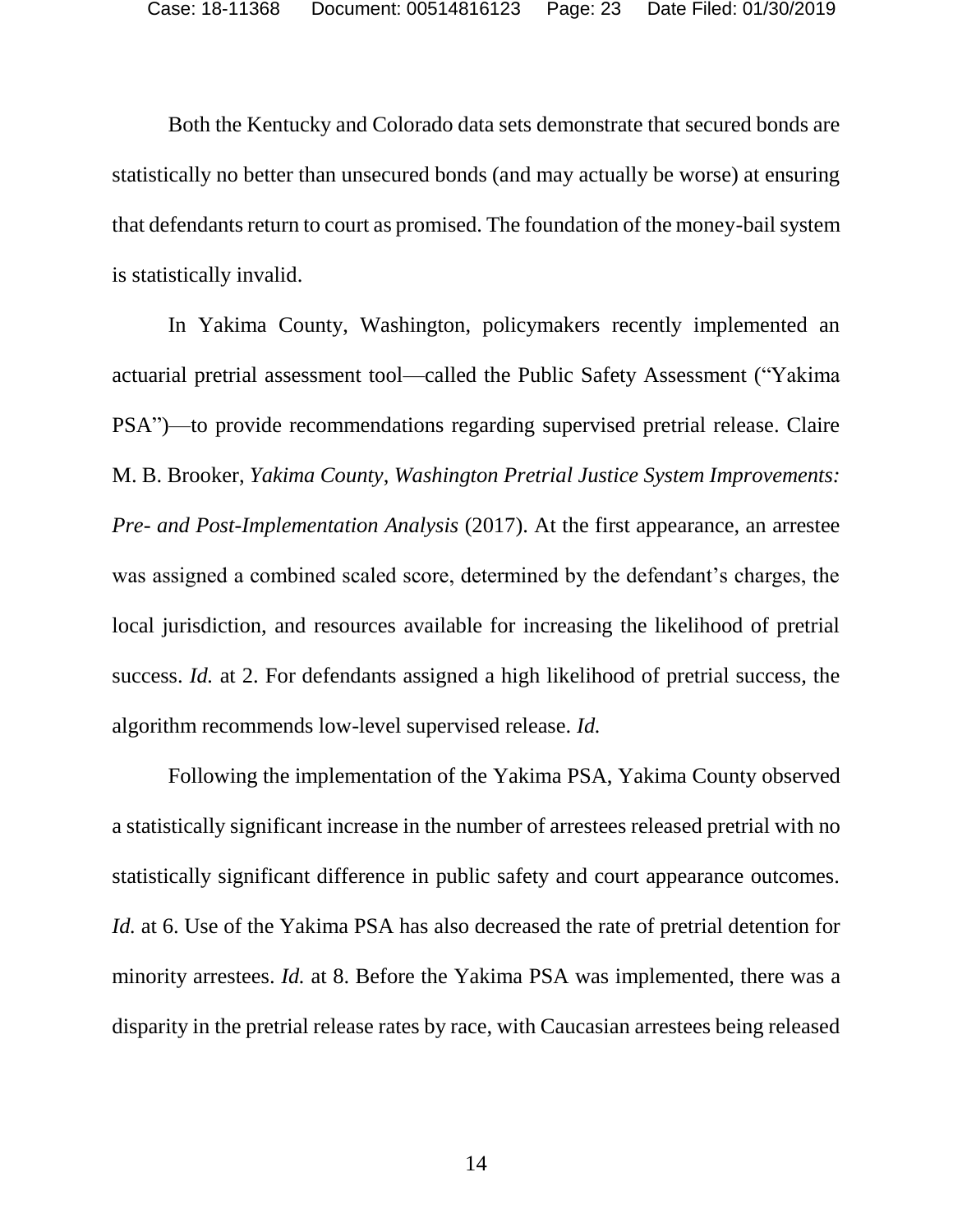at higher rates. *Id.* Following the implementation of the Yakima PSA, there was no significant difference in release rates among racial and ethnic groups. *Id.*

An empirical analysis of this pretrial assessment also confirmed "that a jurisdiction can reduce pretrial detention and improve racial/ethnic equity by replacing high use of secured money bail with non-financial release conditions guided by actuarial-risk-based decision making, and do so with no harm to public safety or court appearance." *Id.* at 16. Use of the Yakima PSA has also decreased pretrial detention rates for minority arrestees. *Id.*

### **3. Studies that claim secured bonds are more effective do not adequately control for risk.**

<span id="page-23-0"></span>Supporters of secured bail often tout studies—usually funded by the for-profit bail industry—that claim secured bonds are more effective than other types of bonds. *See* Bechtel, *supra*, at 6–15 (critiquing flawed studies commonly cited by the forprofit bonding industry). None of the most often cited bail-industry-sponsored studies take the basic analytical step of controlling for risk levels in order to make comparisons between similar defendant populations. *See id*.

In contrast, the Colorado study sorted each defendant using a pretrial risk assessment. This made it possible to accurately compare the failure-to-appear rate of low-risk defendants with that of other low-risk defendants and make a valid comparison between two similarly situated populations. Ignoring the differences between high-, moderate-, and low-risk defendants makes it impossible to credibly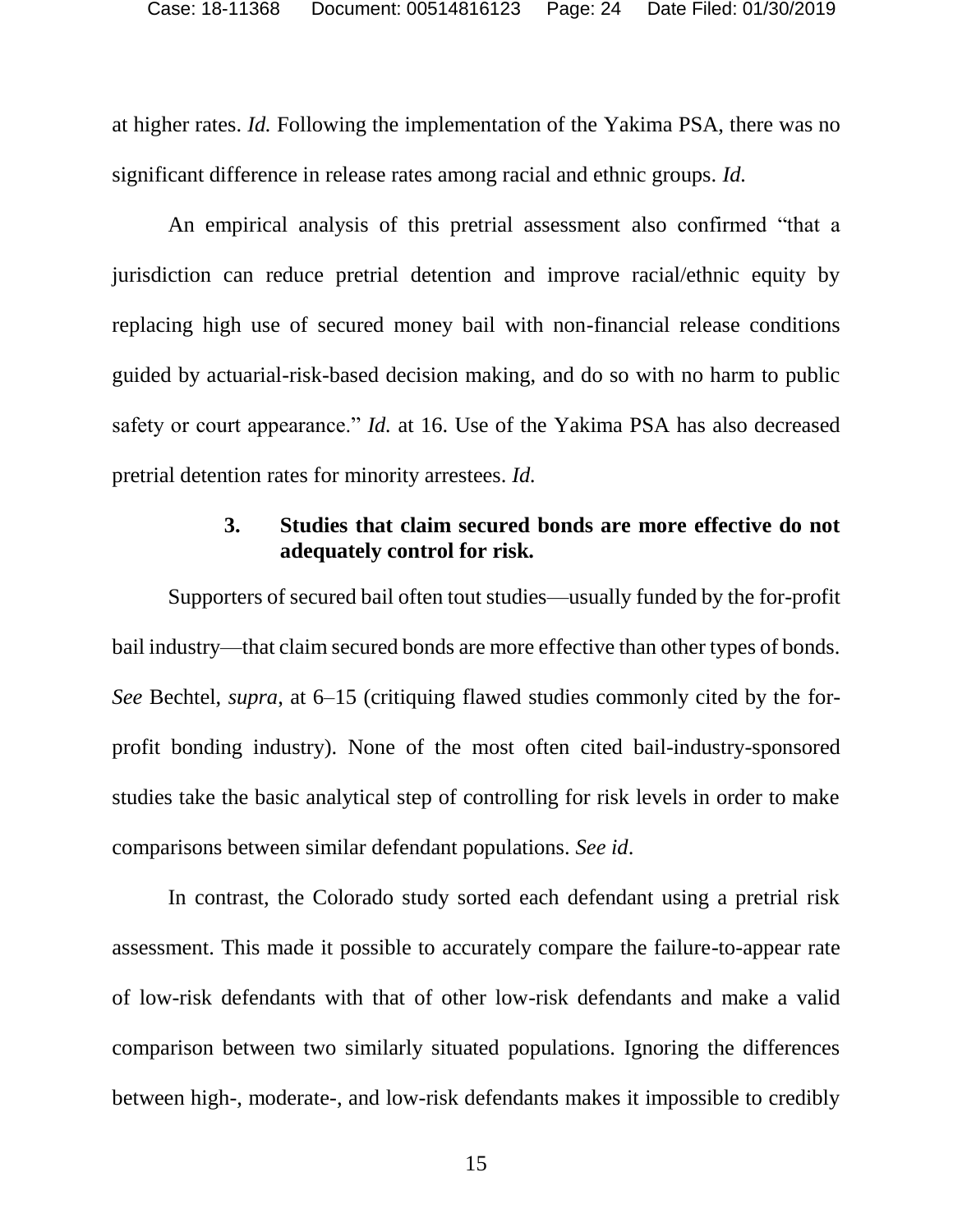evaluate the effectiveness of secured bonds. High-risk defendants—those who are least likely to return for trial and most likely to threaten public safety if released are a small percentage of bailable defendants. Generally, statistics on bail outcomes for these defendants "should be interpreted with caution" because high-risk defendants are often only a small and statistically challenging portion of any study. *See, e.g.,* Jones, *supra*, at 10, tbl.3, n.\*.

<span id="page-24-0"></span>Because the industry studies fail to account for risk, the Bureau of Justice Statistics, the federal agency responsible for collecting the data used by the bail industry in these studies, has specifically warned that this data cannot be used to advocate for one type of pretrial release over another. The Bureau warned in March 2010 that "the data are insufficient to explain causal associations between the patterns reported, such as the efficacy of one form of pretrial release over another." DOJ, Bureau of Justice Statistics, *Data Advisory*, *supra*. The agency explained that in order to determine the most effective type of pretrial release, "it would be necessary to collect information relevant to the pretrial decision and factors associated with individual misconduct." *Id.* Unlike the typical study supporting the money-bail system, both the Colorado and Kentucky studies collected and analyzed such information, validating their conclusions.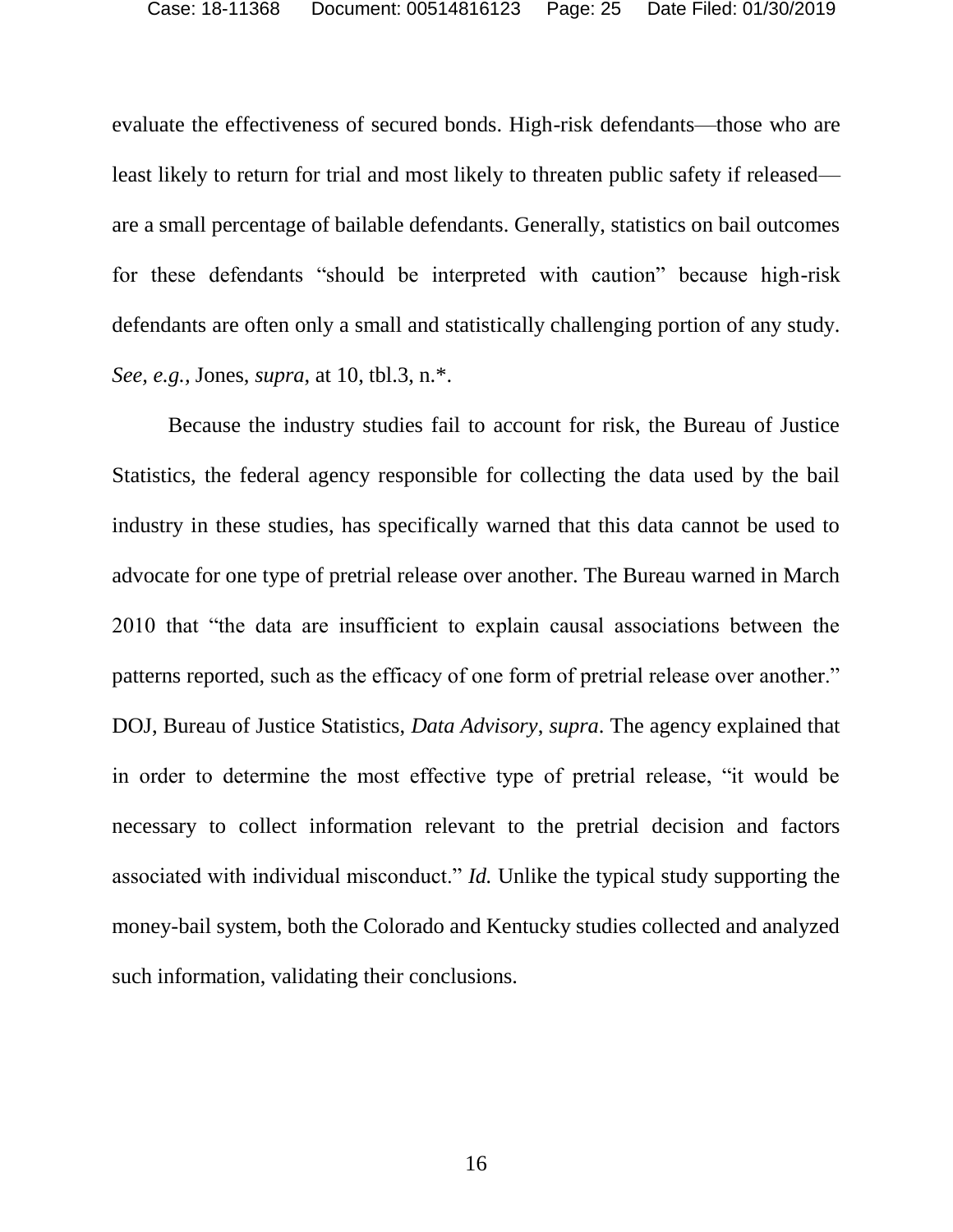### **B. Secured-money bonds do not correlate with lower rates of pretrial criminal conduct**

Secured-money bonds do not meaningfully affect the rate of new criminal activity committed by defendants. Secured-money bonds are not intended to and cannot deter criminal activity during the defendant's pretrial release, because bond forfeiture is predicated on failing to appear in court, not on arrests. Defendants do not forfeit their money bond if they are arrested again. Indeed, the ABA recognizes that financial conditions on release are not appropriate tools for preventing pretrial criminal conduct. ABA Standards for Criminal Justice, *Pretrial Release* § 10-5.3 (3rd ed. 2007). Logic thus suggests that secured bonds are no more effective than other types of release conditions at preventing new pretrial criminal activity, except perhaps as a blunt tool for detaining defendants without regard to actual risk.

<span id="page-25-0"></span>The Colorado study confirms this point. It shows no statistical difference between unsecured and secured bonds in preventing criminal activity during the pretrial period. Jones, *supra*, at 10. Only seven percent of defendants in that study's lowest risk group who received an unsecured bond were rearrested for new pretrial crimes compared with ten percent of defendants with a secured bond—a consistent finding across all risk groups. *Id.*

The Kentucky case study likewise shows no positive correlation between secured bonds and public safety. After HB 463 passed, the public safety rate—a rate measuring how often defendants complete pretrial release without being charged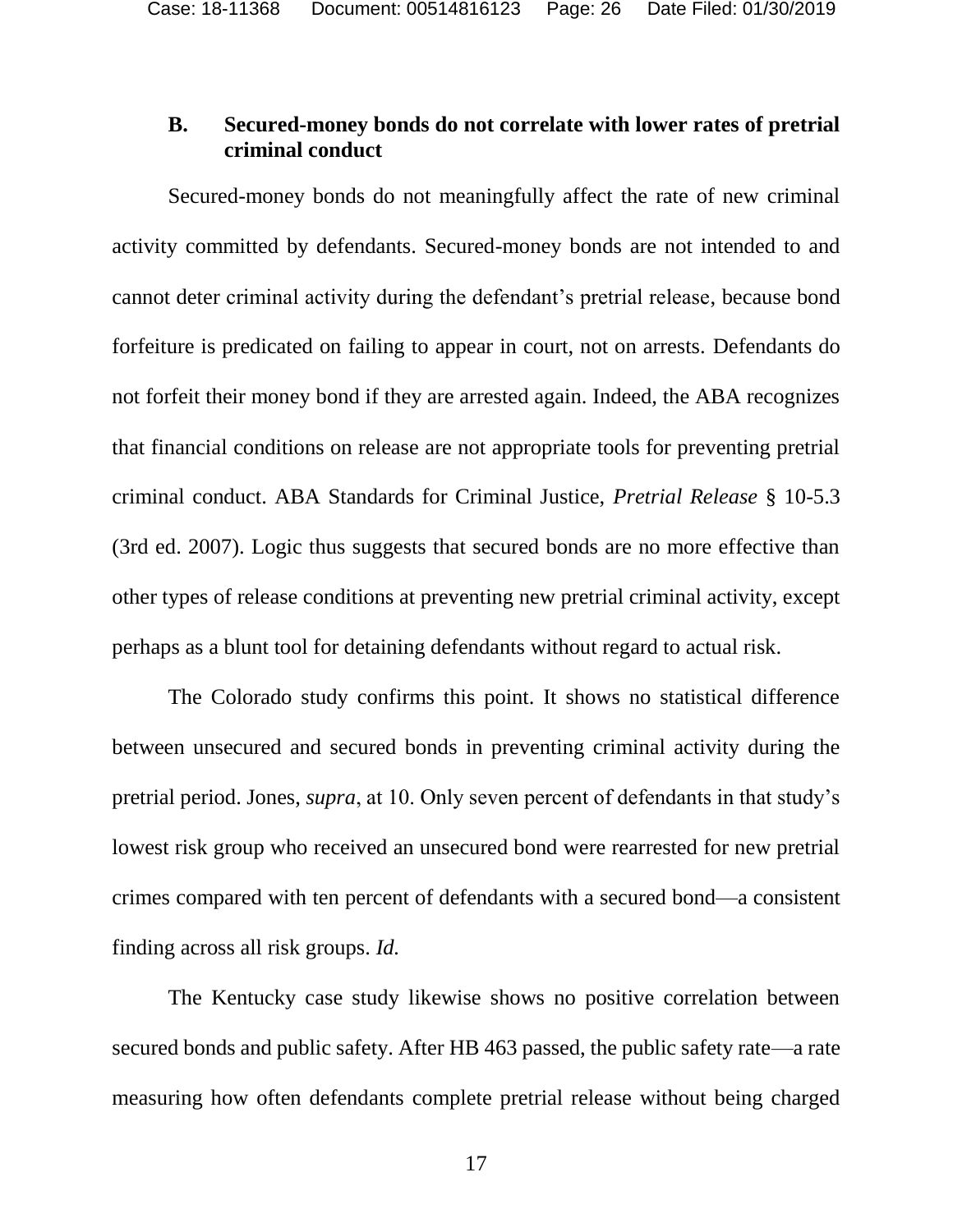<span id="page-26-2"></span><span id="page-26-1"></span><span id="page-26-0"></span>with a new crime—actually improved slightly. *Pretrial Reform in Kentucky*, *supra*, at 17; *see* Kentucky Justice & Public Safety Cabinet, *Sourcebook of Criminal Justice Statistics,* tbl.5.9 (2012) (defining public safety rate), *available at*  https://justice.ky.gov/Documents/Sourcebook/Sourcebook2012ChapterFive.pdf . In 2013, as part of the reform started by HB 463, the pretrial services program began using an improved pretrial risk assessment tool. Laura & John Arnold Found., *Results from the First Six Months of the Public Safety Assessment-Court in Kentucky* 3–5 (2014). A study conducted six months after the improved tool was introduced showed the pretrial release rate rose to 70 percent of all defendants and the rate of new criminal activity for defendants on pretrial release declined by 15 percent. *Id.* Thus, secured bonds are neither necessary to promote public safety nor effective at further reducing incidents of new criminal activity.

### **C. Secured-money bonds excessively and arbitrarily delay or prevent release for indigent defendants, increasing costs for both the State and bailable defendants.**

Beyond simply failing to promote court appearance or protect public safety, secured-money bonds and fixed bail schedules directly undermine the primary purpose of bail by delaying or preventing the release of defendants—particularly the poor. Resource-blind bail schedules, like those used in Dallas County, inevitably lead to the detention of people who would be low risk for release but are simply too poor to post the amount required by the schedule. ROA.5961, 8184–8188. Failing to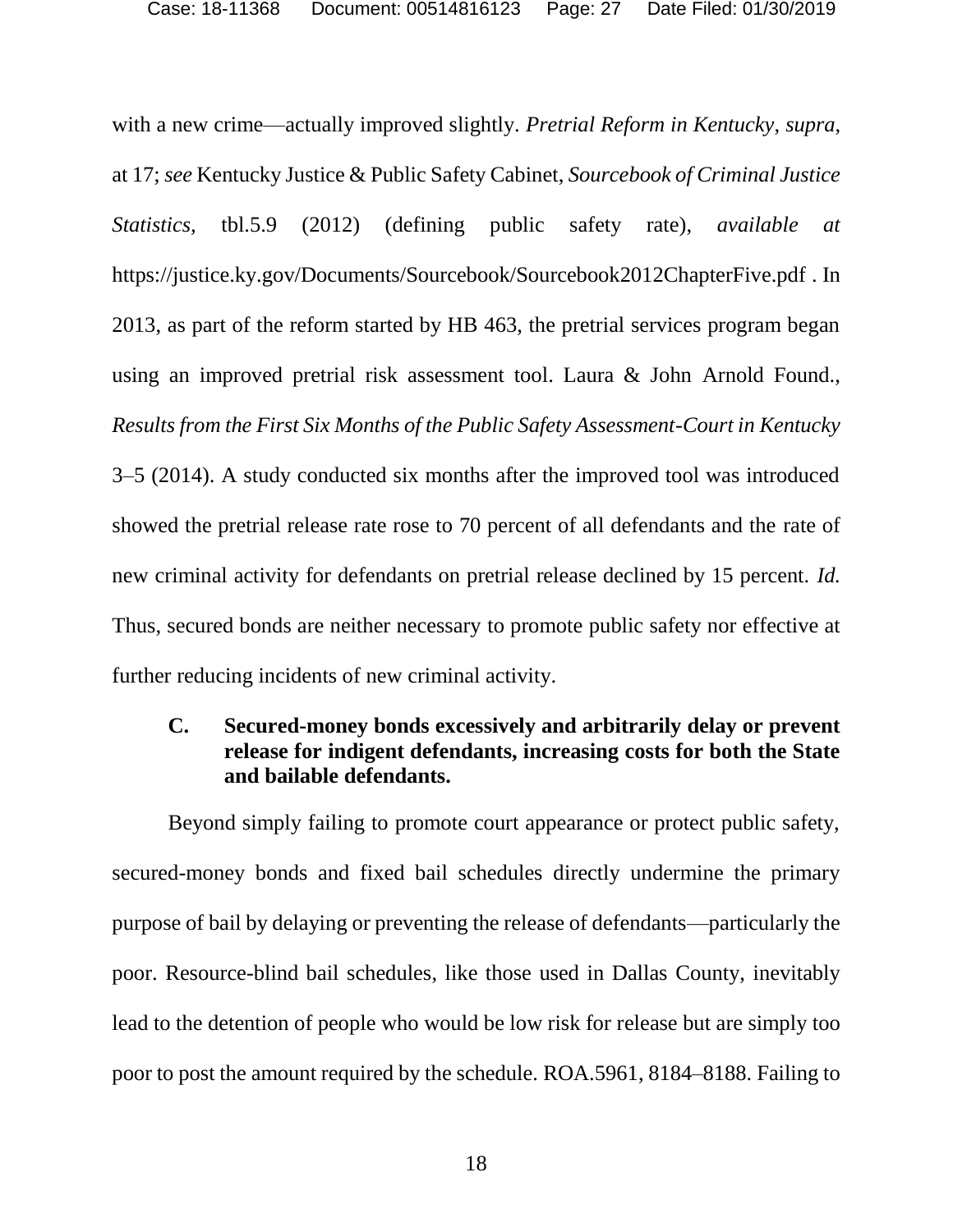release bailable defendants not only harms them, it also increases the financial cost to the State through higher pretrial detention rates. Unsecured bonds produce significantly higher release rates, do less harm to bailable defendants, and impose fewer costs on the State.

### **1. Pretrial detention destabilizes defendants economically and socially.**

The costs of secured bonds go beyond direct financial payments. The moneybased bail system exacerbates and perpetuates poverty and other sociological stigmas. Predictably, the Colorado study found defendants with secured bonds were detained significantly longer than those with unsecured bonds. Five days of pretrial incarceration passed before defendants with secured bonds achieved the same threshold of 80-percent release that defendants with unsecured bonds achieved on the first day. Jones, *supra*, at 15. This imposes a pre-trial punishment on defendants who—though presumed innocent—are too poor to secure their freedom.

<span id="page-27-0"></span>Multi-day pretrial detention poses obvious threats to employment and family stability. See Samuel R. Wiseman, *Pretrial Detention and the Right to Be Monitored*, 123 Yale L.J. 1334, 1356–57 (2014) ("Many detainees lose their jobs even if jailed for a short time, and this deprivation can continue after the detainee's release. Without income, the defendant and his family may fall behind on payments and lose housing, transportation, and other basic necessities.") (internal footnotes omitted). Pretrial detainees "cannot work during the often considerable time they spend in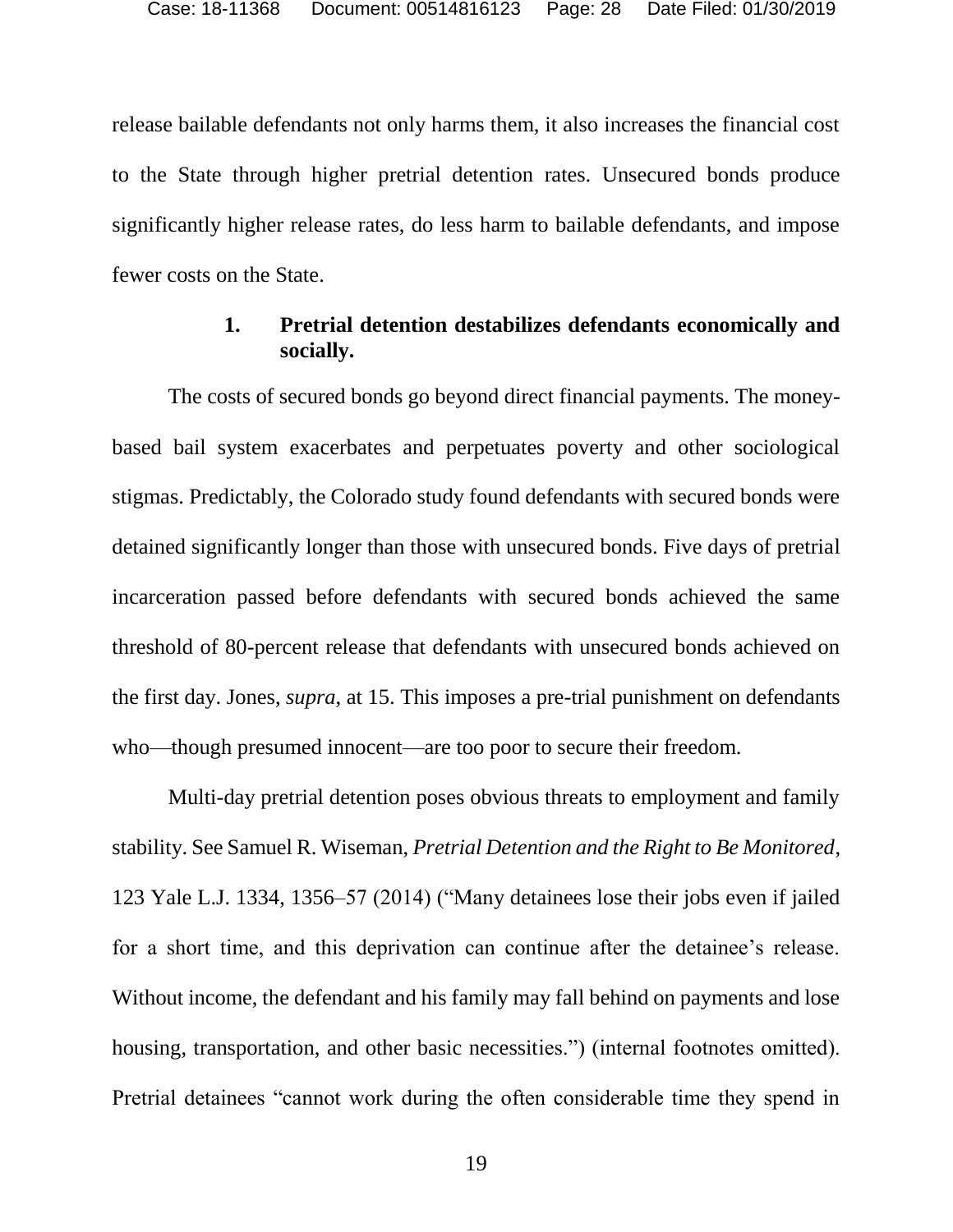<span id="page-28-0"></span>jail." *Id.* at 1346–47. This loss of income can have an extensive impact on a pretrial detainee's life. *See* Megan Comfort, "*A Twenty-Hour-a-Day Job": The Impact of Frequent Low-Level Criminal Justice Involvement on Family Life*, Ann. Am. Acad. Pol. Soc. Sci. 665:1, 5 (2016). "Jail stays of several weeks are long enough to cause evictions for nonpayment of rent, suspensions of government entitlements such as food stamps and SSI, and the loss of possessions (cars towed, clothing thrown away in homeless shelters, belongings stolen from the street)." *Id.* This is particularly true for poorer defendants, who frequently live paycheck to paycheck, and for parents, who risk losing contact with and custody of their children when they are incarcerated awaiting trial. *See id.* The impact on defendants of these unnecessary, destabilizing events greatly exceeds the value of the fines and bonds collected from low-risk defendants. In fact, this destabilization (*caused* by the money-based bail system) is thought to contribute to an increased risk of failure to appear and new criminal activity—the exact interests the bail system is intended to address. *See* Lowenkamp, *supra*, at 3. Secured bonds thus add cost without benefit. The personal costs to defendants may persist past the conclusion of the case, even if the charges are dismissed.

Even a period as short as 48 hours may economically and socially destabilize an arrestee, making him or her "40 percent more likely to commit new crimes before trial than equivalent defendants held no more than 24 hours." Christopher T.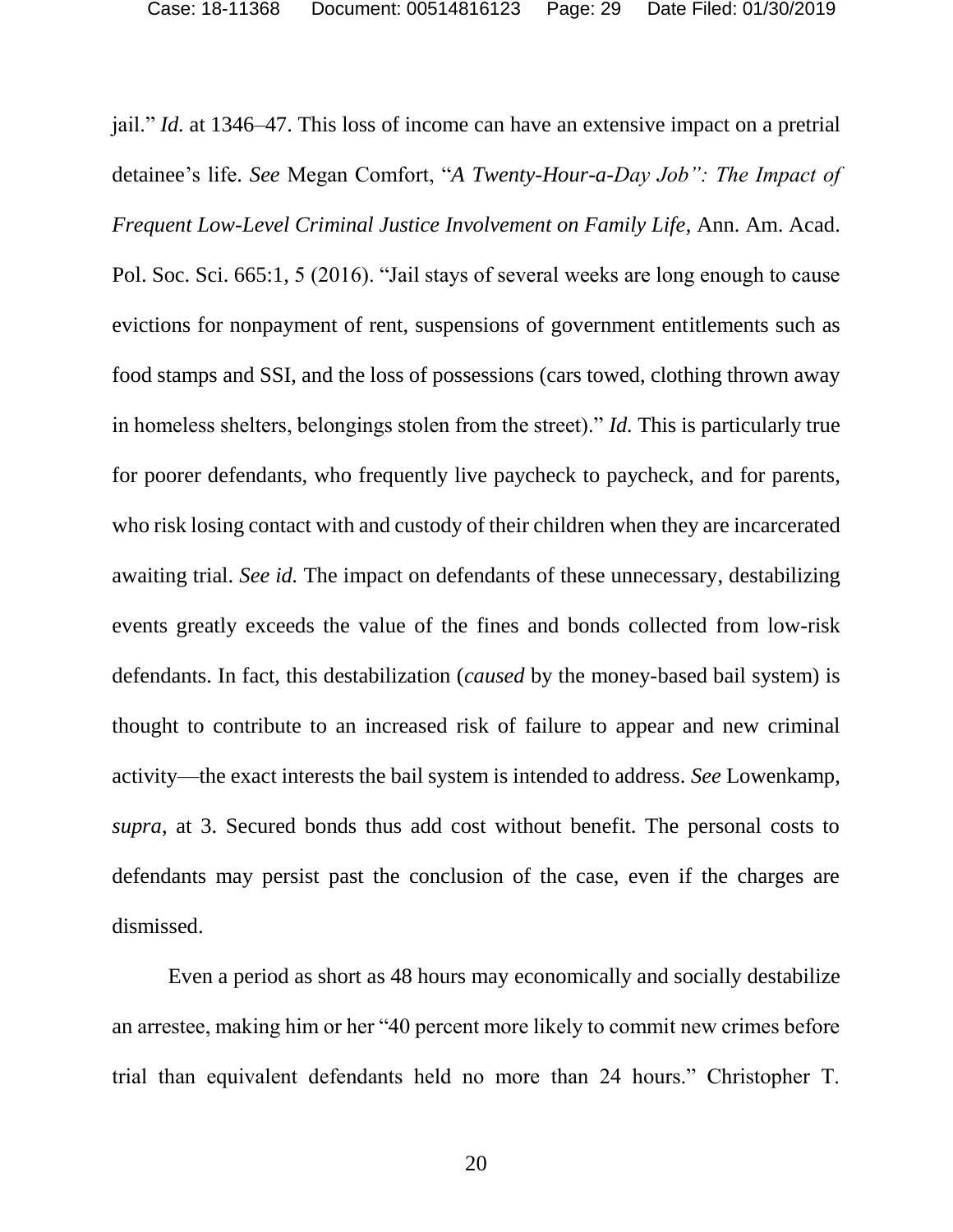Lowenkamp, et al. Laura & John Arnold Found., *The Hidden Costs of Pretrial Detention* 3 (2013), *available at* http://www.arnoldfoundation.org/wpcontent/uploads/2014/02/LJAF\_Report\_hidden-costs\_FNL.pdf; *see also Cty. of Riverside v. McLaughlin*, 500 U.S. 44, 56 (1991).

#### <span id="page-29-0"></span>**2. Pretrial detention correlates with higher failure to appear rates.**

Even brief periods of pretrial incarceration associated with secured bonds negatively impact rates of appearance and re-offense. Another study using Kentucky's historical data determined that even a short delay in release of bailable individuals correlated with a significant increase in failure to appear. *See*  Lowenkamp, *supra*, at 17–18. After controlling for relevant factors including risk level, the researchers found statistically significant decreases in appearance rates for low- and moderate-risk defendants related to delayed pretrial release. *Id.* at 4, 13. When compared with those released within a day, bailable low-risk defendants detained for as few as two to three days were 22 percent more likely to miss future proceedings. *Id.* at 15.

#### **3. Pretrial detention correlates with higher rates of pretrial criminal activity.**

The same study found that "the longer low-risk defendants were detained, the more likely they were to have new criminal activity pretrial." *Id.* at 17. When compared with those released within a day, bailable low-risk defendants detained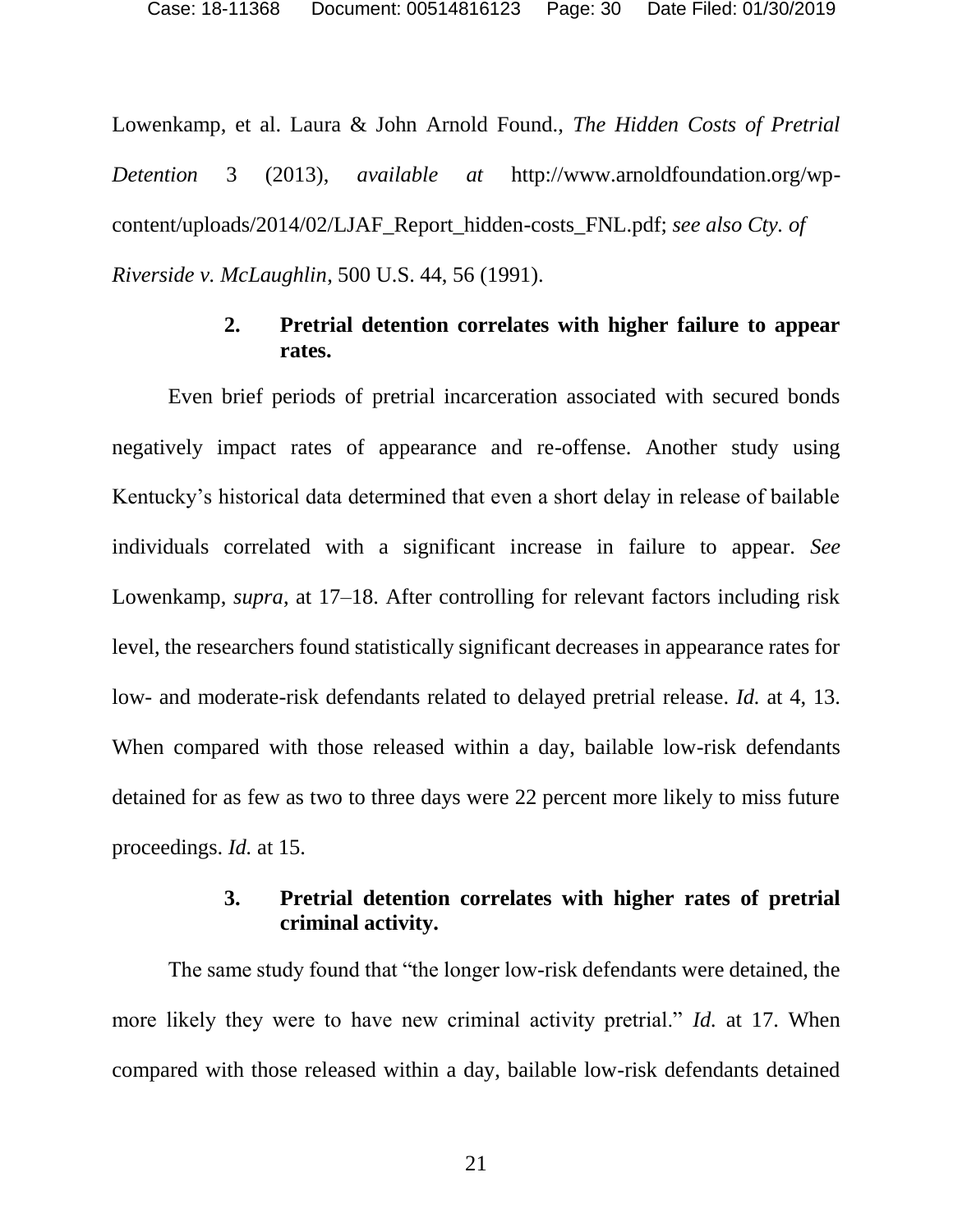for as few as two to three days were 39 percent more likely to engage in criminal activity while awaiting trial. *Id.* Moderate-risk bailable defendants showed a smaller, but still significant, increase in reported pretrial criminal activity. *Id.* These results may follow from the loss of jobs, transportation, and housing that can occur when pretrial detention prevents a defendant from working or meeting other commitments. *See* Wiseman, *supra*, at 1356–57. In sum, evidence correlates secured bail with measurably poorer outcomes in the metrics that should be driving bail decisions.

#### <span id="page-30-1"></span><span id="page-30-0"></span>**4. Pretrial detention results in higher costs to the State.**

The extended pretrial detention associated with secured bonds also increases financial costs to the State. *See generally* Criminal Justice Section, *State Policy Implementation Project*, ABA 2, *available at* http://www.americanbar.org/ content/dam/aba/administrative/criminal\_justice/spip\_pretrialrelease.authcheckda m.pdf (last accessed Jan. 29, 2019) (comparing costs of pretrial detention with noncustodial supervision). While bail is designed to move bailable defendants out of expensive pretrial detention, defendants who cannot afford secured bail remain in custody, increasing costs to the State.

A recent study by the DOJ's Office of the Federal Detention Trustee quantified State costs associated with pretrial detention. Like the Colorado study, this study sorted defendants into risk levels, utilizing five risk levels rather than four. It then analyzed the costs associated with pretrial detention and the Alternatives to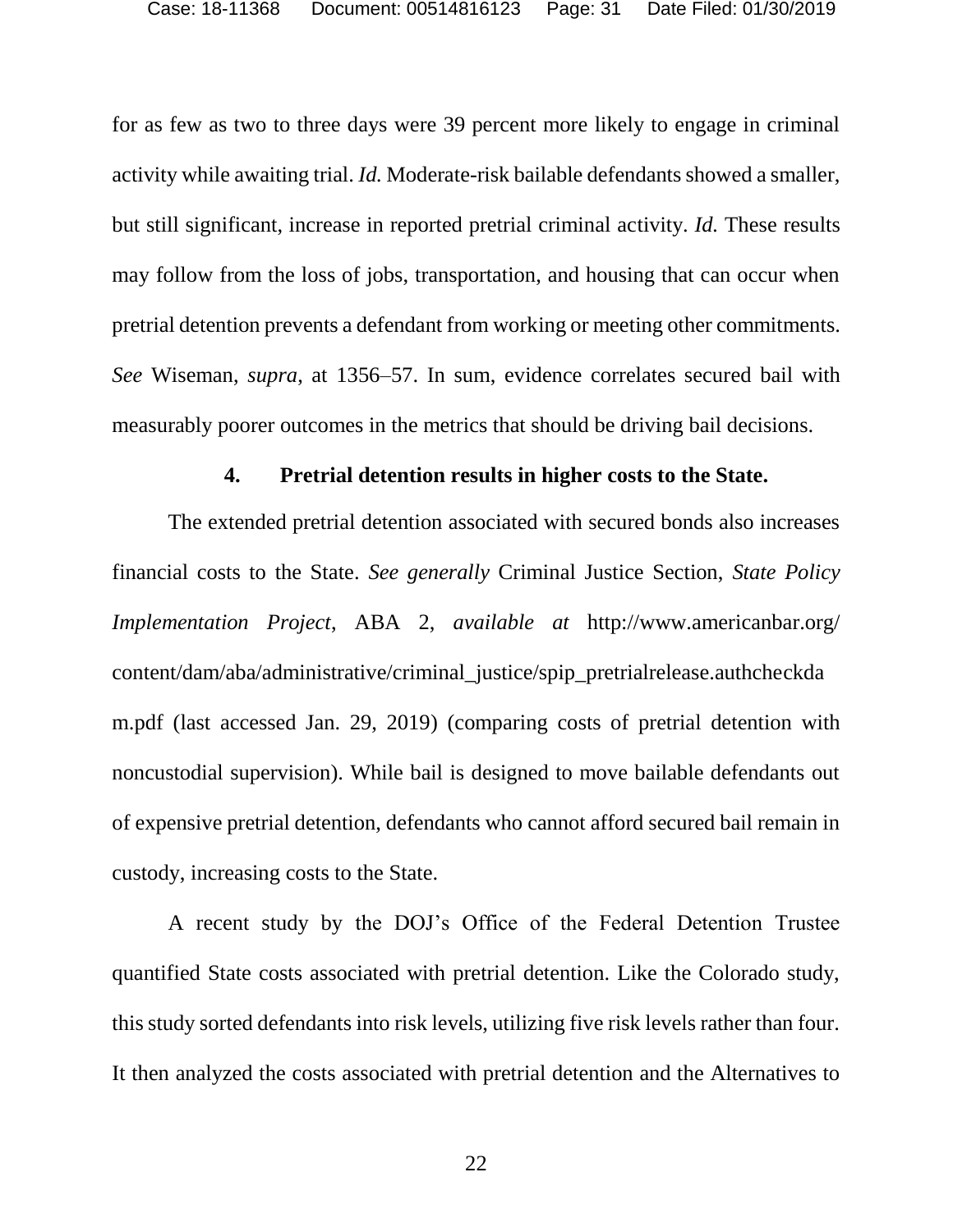<span id="page-31-0"></span>Detention Program (ATD). ATD includes options such as computer monitoring, third-party custody, and mental health treatment.<sup>1</sup> The study found the average cost of pretrial *detention* for all five risk levels was between \$18,768 and \$19,912 per defendant based on an average daily cost of \$67.27 and average pretrial detentions ranging from 279 to 296 days. In contrast, the average cost of the ATD program was \$3,860 per defendant including the costs of supervising the pretrial defendant, the alternatives to detention, and fugitive recovery. Marie VanNostrand, DOJ, Office of the Fed. Detention Trustee, *Pretrial Risk Assessment in Federal Court* 34–36 (2009). On average, detention is between *four and six times more expensive* than the alternatives, even after factoring in costs related to recovering defendants who do not return on their own. *See id.* Reducing pretrial detention rates therefore, significantly decreases the cost to the State by decreasing the number of expensive pretrial detainees.

l

<sup>&</sup>lt;sup>1</sup> NAPD does not take a position as to whether these or other pretrial detention alternatives are constitutional or valid in any particular case. Its members reserve the right to challenge the appropriateness of specific detention alternatives in individual cases. Nonetheless, NAPD does agree that, on a systemic level, there are less invasive, less burdensome, and more efficacious alternatives to imposing money bail on pretrial defendants.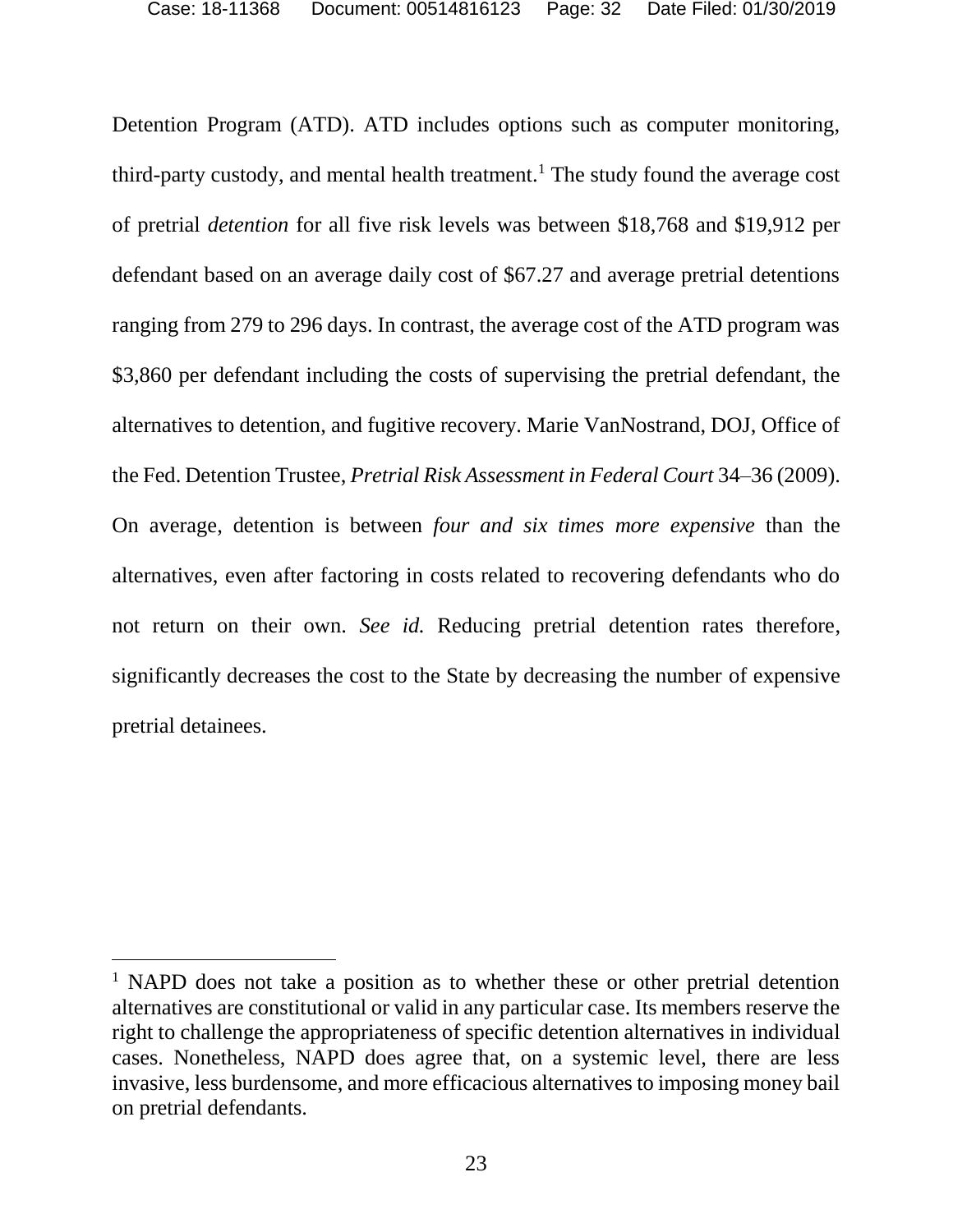## **III. The experience of professionals who do not have a vested financial interest in secured-money bonds confirms the conclusions of these empirical studies.**

Judges, other neutrals, and advocates on both sides of the criminal justice system who engage the empirical data presented in this brief consistently find that it conforms to their experience with the pretrial system. The American Judges Association agrees that pretrial detention decisions "have a significant, and sometimes determinative, impact on thousands of defendants and communities every day" and that defendants who are detained "solely because they cannot afford to pay for their release" bear an increased risk of adverse outcomes. American Judges Association, Resolution 2 (2017), *available at* http://www.amjudges.org/pdfs/AJA-Pretrial-Resolution.pdf. Accordingly, the American Judges Association calls for "the adoption of evidence-based risk assessment and management," the elimination of "practices that cause defendants to remain incarcerated solely because they cannot afford to pay for their release," and "the elimination of commercially secured bonds at any time during the pretrial phase." *Id.*

<span id="page-32-0"></span>The judges are not alone in recognizing the results of this empirical data in their professional practice; instead, they are in "some very good and credible company." Conference of State Court Administrators, *2012–2013 Policy Paper Evidence-Based Pretrial Release* 10 (2013), *available at*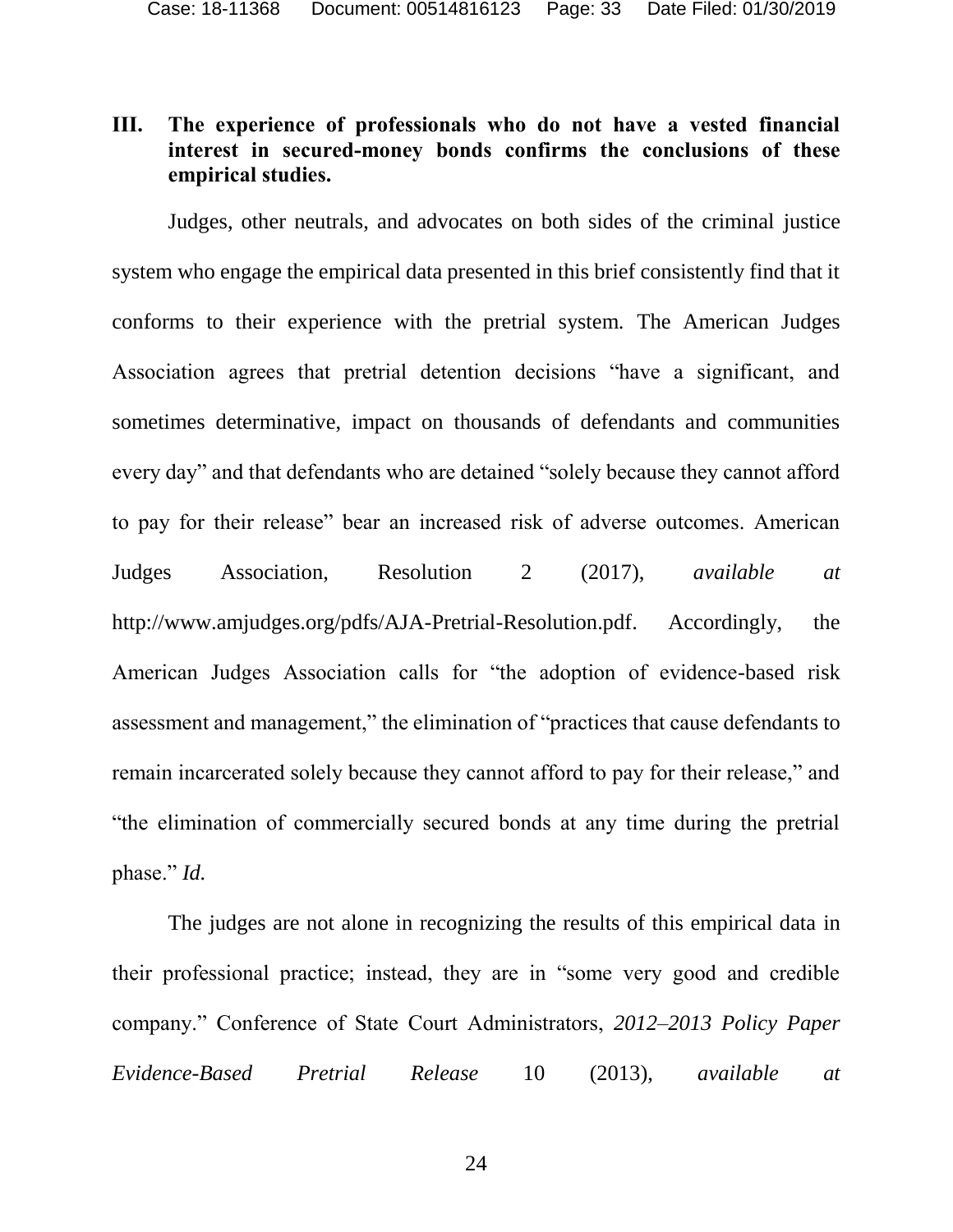https://cosca.ncsc.org/~/media/Microsites/Files/COSCA/Policy%20Papers/Evidenc e%20Based%20Pre-Trial%20Release%20-Final.ashx (listing major adopters of empirically supported pretrial practices). The National Association of Counties also recognizes the utility of evidence-based risk assessment and the need to "eliminate practices that cause defendants to remain incarcerated even for a few days solely because they cannot afford to pay for their release." National Association of Counties, *Resolution on Improving Pretrial Justice Process* (2017), *available at*  http://www.naco.org/sites/default/files/attachments/Final%20Adopted %20Interim%20Resolutions%20-%202017%20Legislative%20Conference.pdf.

<span id="page-33-1"></span><span id="page-33-0"></span>Law enforcement organizations also recognize that this empirical data quantifies and offers solutions to problems that are borne out in their members' experiences. Sheriffs are troubled by a system in which most pretrial inmates are detained "not because of their risk to public safety or of not appearing in court, but because of their inability to afford the amount of their bail bond." National Sheriffs' Association, Resolution 2012-6 (June 18, 2012), *available at*  https://www.sheriffs.org/sites/default/files/uploads/documents/2012resolutions/201 2-6%20Pretrial%20Services.pdf.

### **IV. Legitimate state interests are better served by approaches proven successful elsewhere.**

Other successful approaches to pretrial release without financial conditions put the secured-money-bond system into context, revealing it as a failed deviation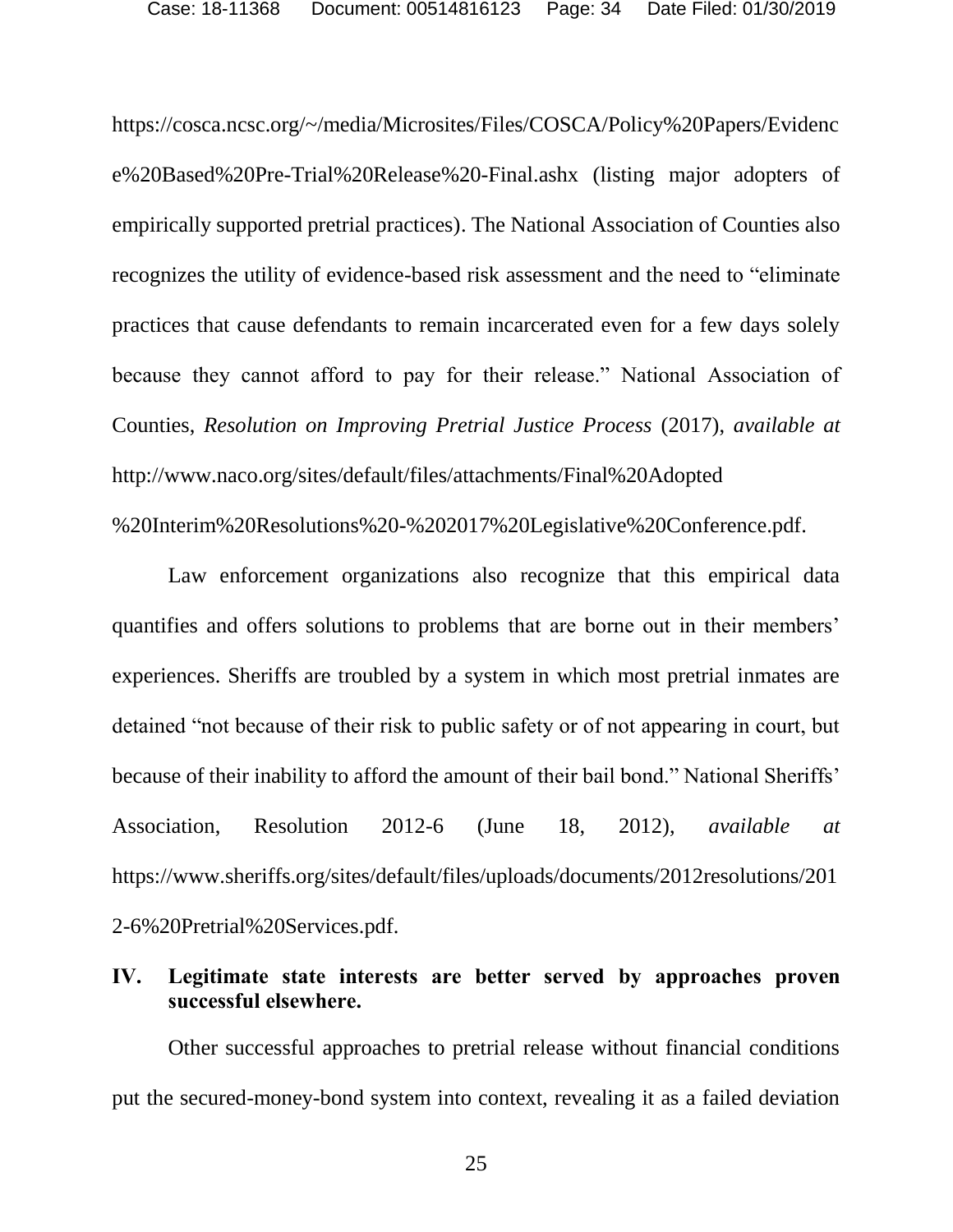from traditional bail systems. Those approaches eliminate the damage done by secured-money-bond systems and restore constitutional values in which "liberty is the norm[] and detention prior to trial or without trial is the carefully limited exception." *Salerno*, 481 U.S. at 755. Evidence shows that personal-recognizance bonds are an effective tool for most bailable defendants.

### <span id="page-34-0"></span>**A. Pretrial supervision has been shown to be effective with bailable individuals in all risk levels.**

Community-based support is effective for managing low- and moderate-risk defendants without imposing financial conditions of release. While secured bonds delay or prevent release, they do not fundamentally alter the consequences of violating the conditions of release. New charges under either type of bond will result in revocation and detention. Whether bonds are secured or unsecured, defendants who fail to appear may be required to forfeit money. Jones, *supra*, at 10–11. The relevant question for the judge, therefore, is: What conditions on bail might improve the outcomes for defendants at what risk profiles?

<span id="page-34-1"></span>A 2013 study drawing from historical data in two states identified statistically significant correlations between pretrial supervision—a common condition of release in which defendants meet and communicate regularly with a supervising officer—and improvements in court appearance rates of defendants released on bail. Christopher T. Lowenkamp & Marie VanNostrand, Laura & John Arnold Found., *Exploring the Impact of Supervision on Pretrial Outcomes* 10, 14–17 (2013). The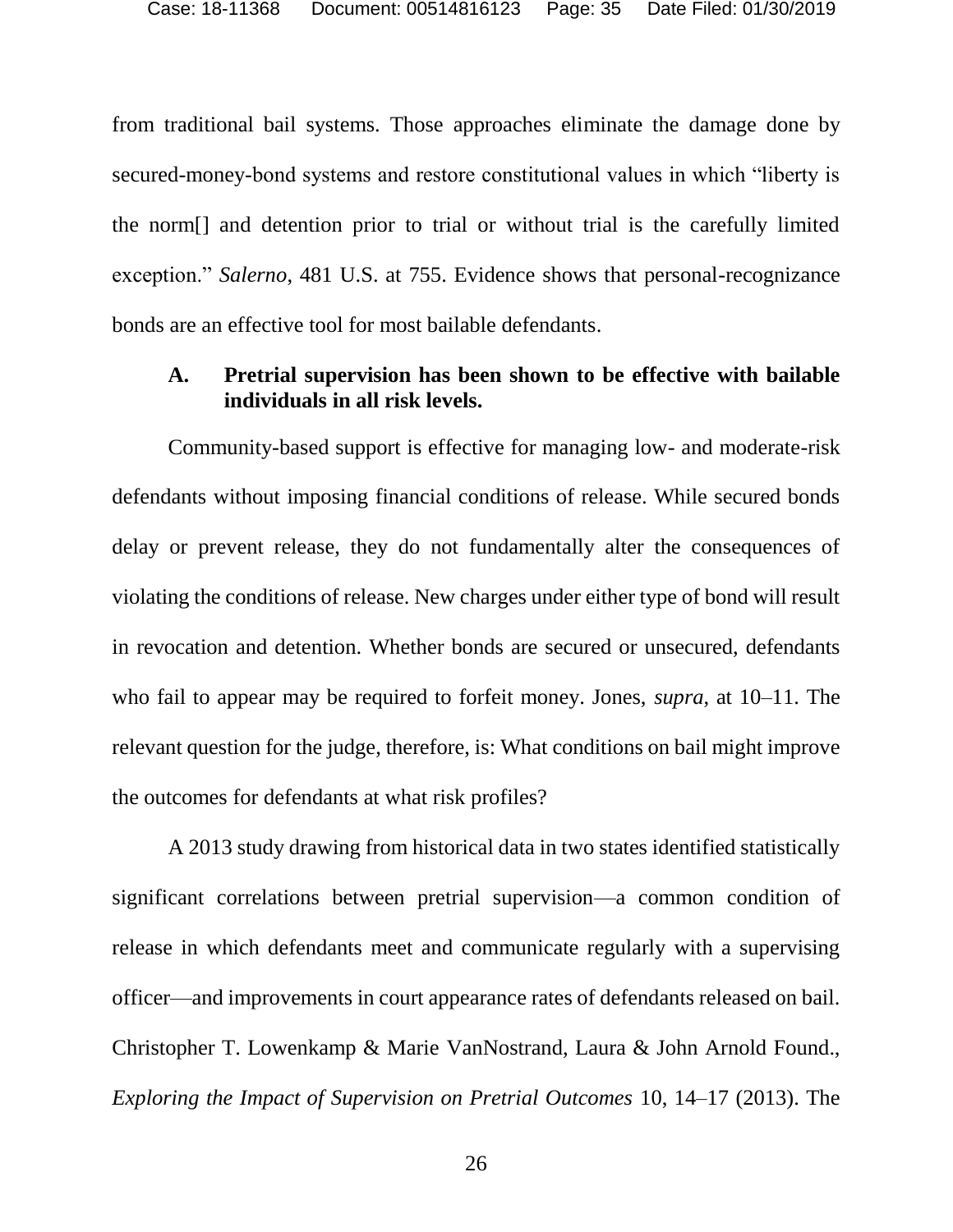study indicates that "the effect of pretrial supervision [on appearance rates] appears to matter even more as risk level increases," especially for moderate- and higherrisk defendants who were 38 percent and 33 percent less likely to fail to appear when supervised during their release. *Id.* at 15.

#### <span id="page-35-0"></span>**B. Risk assessment tools are available and effective.**

Risk-assessment tools are valuable for distinguishing low-risk defendants from higher-risk defendants so a judge may determine appropriate, individually tailored release conditions for each defendant.<sup>2</sup> Evidence-based risk assessment has recently advanced dramatically such that courts may now reliably assess risk and minimize conflict with the constitutional rights related to pretrial release. PJI, *Pretrial Risk Assessment: Science Provides Guidance on Assessing Defendants* 4–5

(2015), available at https://university.pretrial.org/HigherLogic/System/ DownloadDocumentFile.ashx?DocumentFileKey=23a6016b-d4b3-cb63-f425-

94f1ab78a912&forceDialog=0. Screening tools developed in multiple jurisdictions—including Virginia, Ohio, Kentucky, and Colorado—and validated through rigorous study have discredited prior assumptions about the factors that predict a defendant's risk to the community and risk of non-appearance in court. *Id*.;

 $\overline{a}$ 

<sup>&</sup>lt;sup>2</sup> While NAPD agrees that risk-assessment tools can be effective, depending on how they are designed and applied to an individual defendant, it does not endorse any particular risk-assessment tool and has not taken a position on whether such tools are a constitutionally adequate remedy for flawed state-court bail systems. Accordingly, NAPD does not join this section of the brief.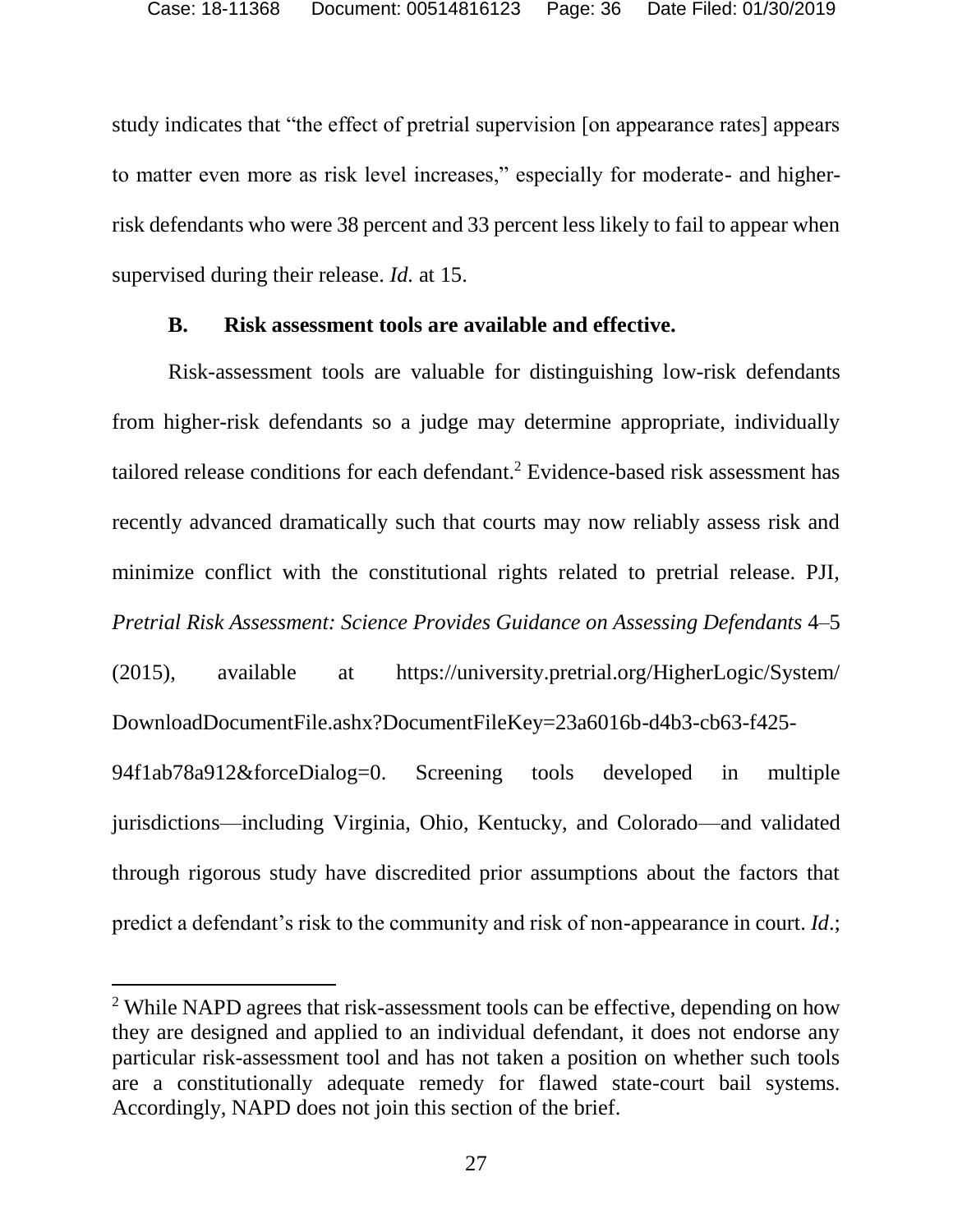<span id="page-36-1"></span>see, e.g., PJI, *The Colorado Pretrial Assessment Tool (CPAT) Revised Report* 19– 20 (2012).

## **1. National data sets allow reliable, nondiscriminatory risk assessment with minimal expense.**

<span id="page-36-0"></span>The data in this area is vast, and it provides state and local governments of any size with reliable tools for determining a defendant's risk level. One such tool, the PSA, provides a validated risk assessment based on "a database of over 1.5 million cases drawn from more than 300 U.S. jurisdictions." Laura & John Arnold Found., *Public Safety Assessment: Risk Factors and Formula*, *available at* https://university.pretrial.org/HigherLogic/System/DownloadDocumentFile.ashx? DocumentFileKey=96b14899-4d9b-0e46-5de2-3761d945f31b&forceDialog=0 (last accessed Jan. 29, 2019). The data-driven process used to create the PSA identified nine administrative factors based on current charges and criminal history that reliably predict risk of new crime, new violence, and failure to appear. After accounting for those administrative factors, the authors determined that none of the interview-dependent factors—including "employment, drug use, and residence" improved predictions. Laura & John Arnold Found., *Developing a National Model for Pretrial Risk Assessment* 4 (2013), *available at* https://university.pretrial.org/HigherLogic/System/DownloadDocumentFile.ashx? DocumentFileKey=794208cc-3e92-23fe-40a7-6f02885b01a0&forceDialog=0 (last accessed Jan. 29, 2019).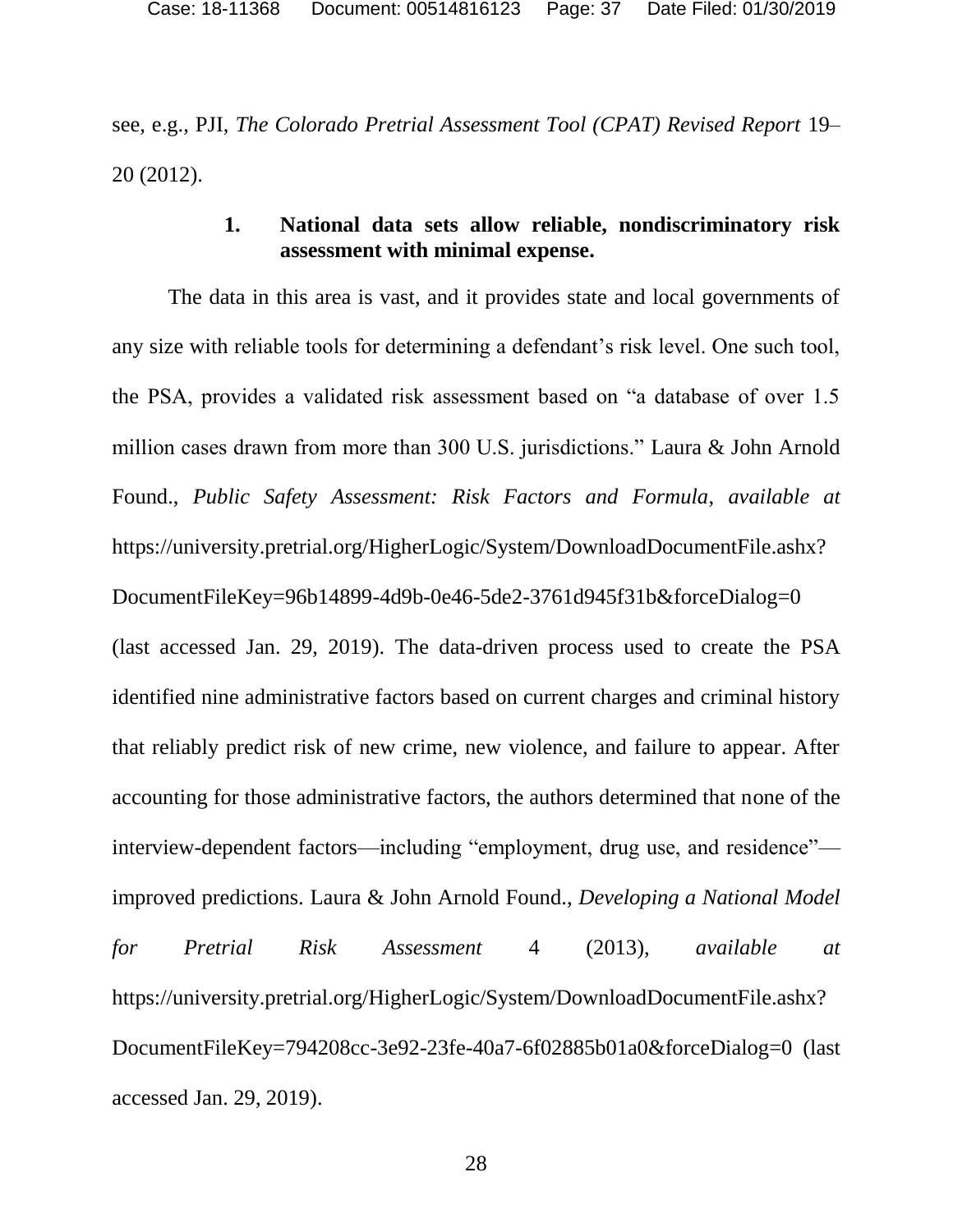As compared with unsubstantiated or discriminatory heuristics for estimating risk associated with pretrial release, the PSA is "more objective, far less expensive, and requires fewer resources to administer." Laura & John Arnold Found., *Annual Report* (2014), available at https://www.arnoldventures.org/annual-reports/2014 annual-report (last accessed Jan. 29, 2019). Courts using the PSA can make reliable predictions by focusing on criteria already available from charging documents and prior criminal records. Eliminating extraneous information—including race, gender, level of education, and socioeconomic status—the tool both reduces the need for intensive and expensive pre-trial bail interviews and presents courts with a cleaner distillation of the factors relevant to legitimate state interests. Laura & John Arnold Found., *Public Safety Assessment: Risk Factors and Formula*, *supra.*

### <span id="page-37-0"></span>**2. Individual states have been able to tailor risk assessment to statutory requirements.**

Several states, including Virginia and Ohio, employ objective tools tailored to statutory criteria governing pretrial release. Virginia developed and validated a pretrial risk assessment instrument tailored to its statutory requirements. Marie VanNostrand & Kenneth J. Rose, *Pretrial Risk Assessment in Virginia* 1 (May 1, 2009). The Virginia validation study analyzed a year's worth of records from five representative counties and identified a set of statistically significant predictors of negative outcomes including failure to appear, new arrests, and criminal allegations prior to trial. *Id.* at 2.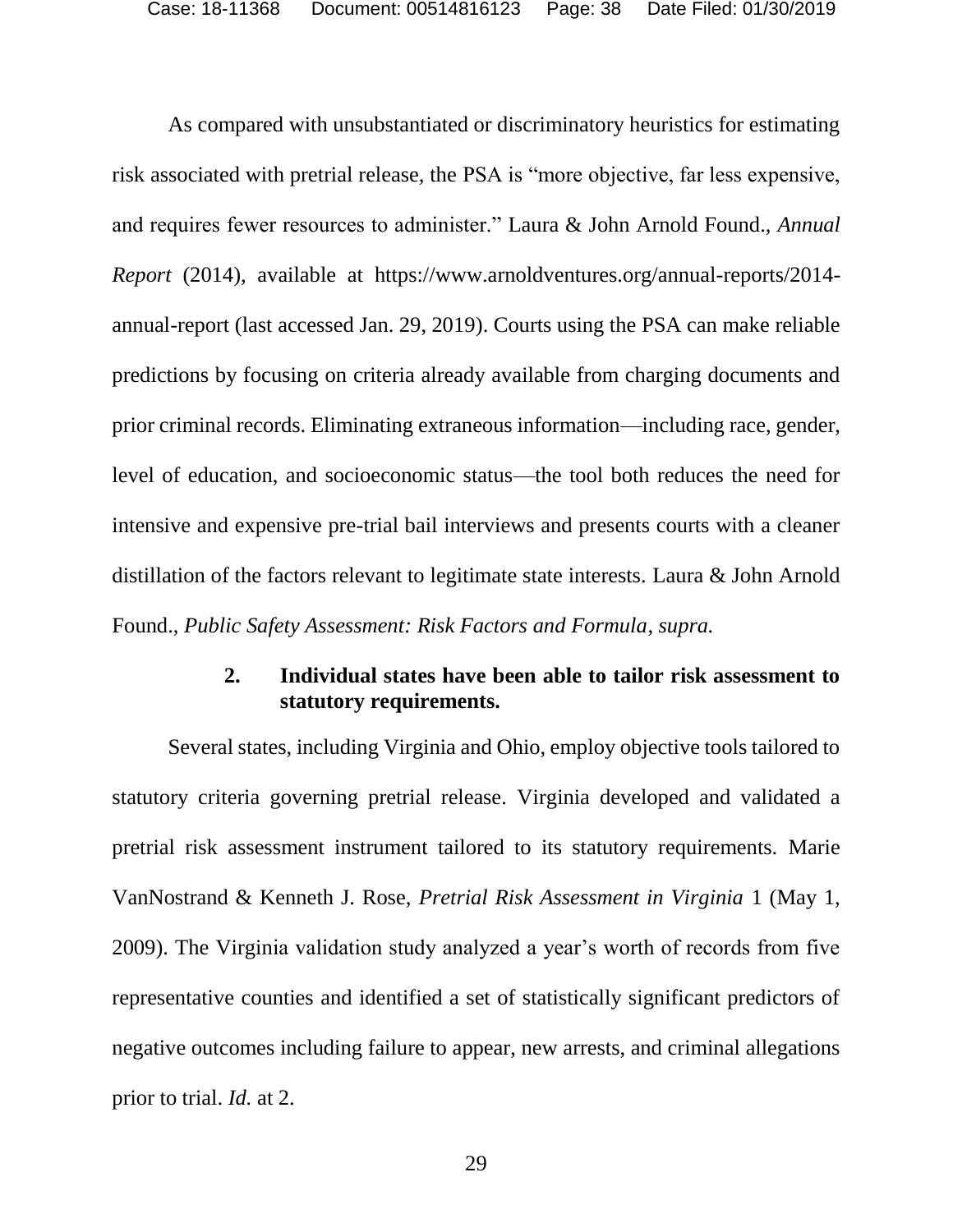Ohio followed a similar process in developing several tools for pretrial assessment and other risk inquiries related to recidivism. *See* Edward Latessa, et al., *Creation and Validation of the Ohio Risk Assessment System Final Report* ii, 13 (2009). The Ohio initiative demonstrated the value of these assessment tools not only for managing pretrial release, but also for addressing community supervision, institutional intake for convicted defendants, and community re-entry following incarceration.

State and local governments thus have abundant options for effectively and efficiently managing pretrial release without imposing a burden that adds cost to the accused and the state itself.

#### <span id="page-38-0"></span>**3. Pretrial risk assessments are more effective than bail schedules.**

The rise of objective, evidence-based assessment tools is precisely why bail schedules should be rejected. Recognizing the importance of individual risk assessment, the ABA "flatly rejects the practice of setting amounts according to a fixed bail schedule based on charge." Commentary to ABA Pretrial Release Standard 10-5.3(e), p. 113. Such schedules exclude consideration of factors that may be far more relevant than the charge. *Id.*

In addition, the use of such schedules inevitably leads to the detention of persons who pose little threat to public safety but are too poor to afford release while releasing others that pose a higher safety risk but can afford to post bond. For this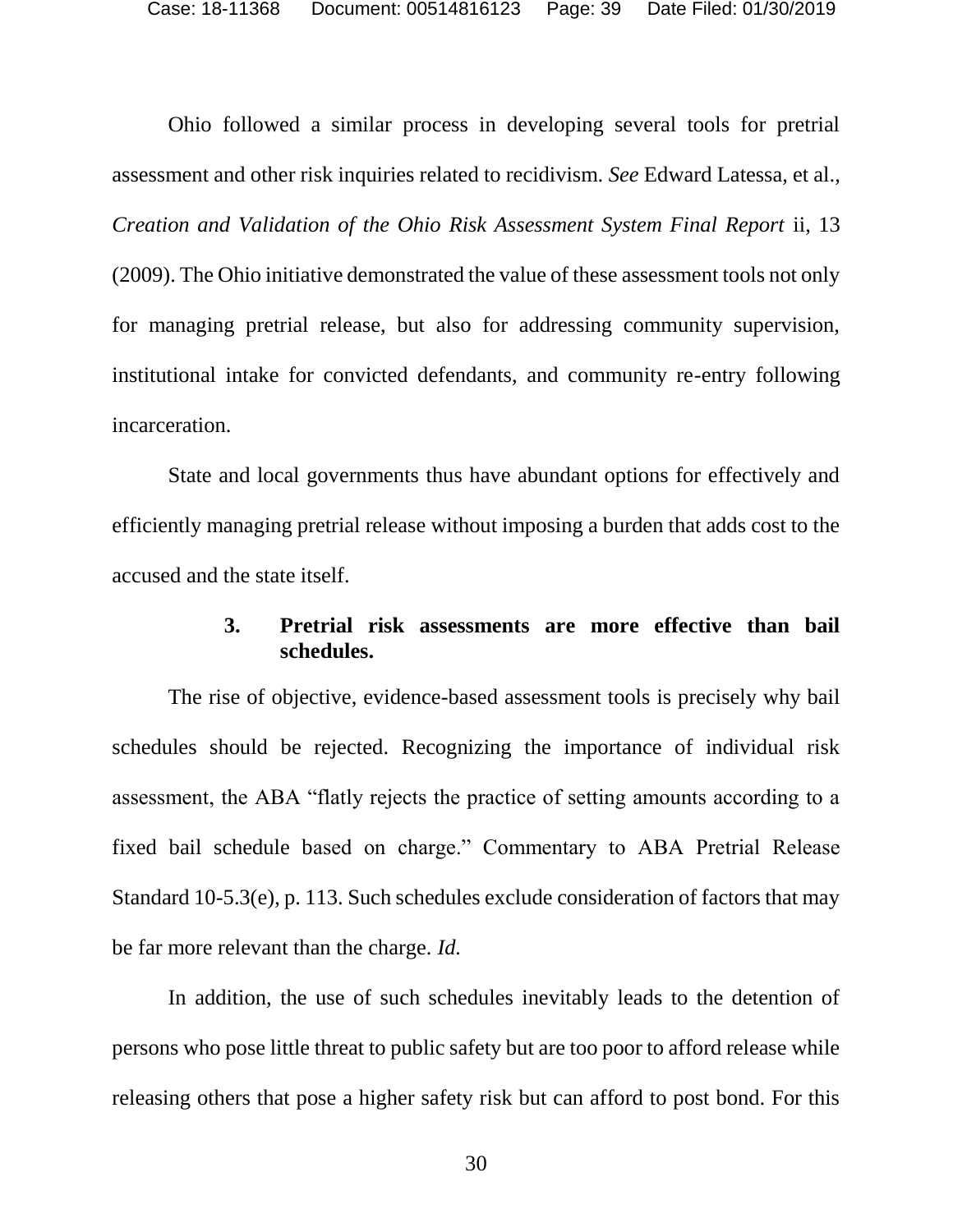reason and others, the International Association of Chiefs of Police adopted a resolution criticizing the use of bail schedules and calling for the use of pretrial risk assessments to increase public safety and reduce release of individuals that may pose a threat. International Association of Chiefs of Police, *supra*. In sum, evidencebased, objective pretrial risk assessments are more effective than bail schedules at serving legitimate state interests.

#### **CONCLUSION**

Any disinterested review of the relevant data shows that secured-money bail is ineffective and counter-productive at achieving the legitimate goals of maximizing release, maximizing court appearance, and minimizing public risk. The practice hinders release of bailable defendants and shows no statistically significant positive impact on any other valid metric. Its only reliable function is to provide the bail bond industry with a literally captive market. This Court should reverse, in part, the District Court's judgment, consistent with Appellants-Cross Appellees' arguments, and should modify the District Court's preliminary injunction accordingly.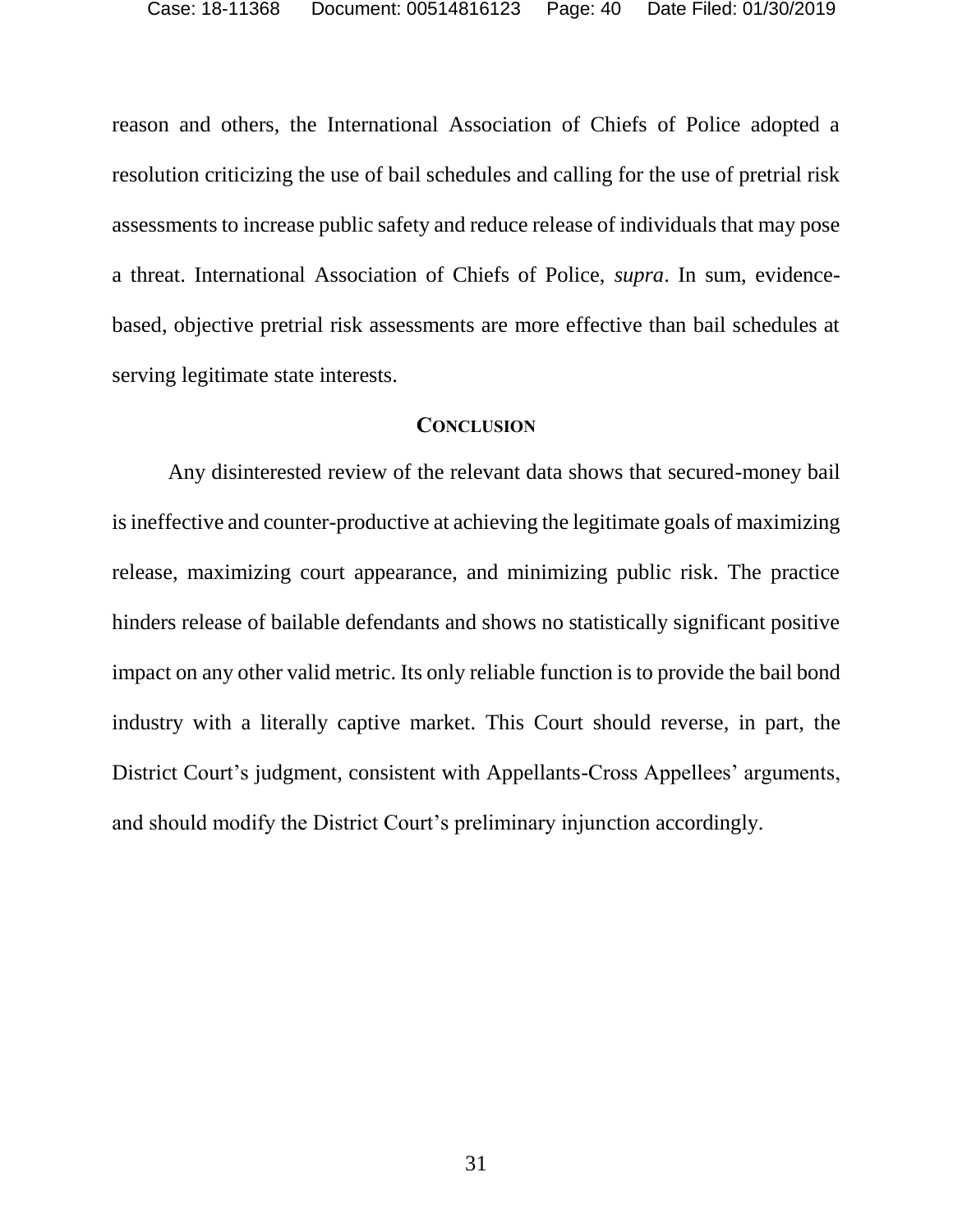Respectfully submitted,

*s/ Jared B. Caplan*

Jared B. Caplan *Attorney of Record for Amici*

## OF COUNSEL:

Jared B. Caplan Texas Bar No. 24031913 BRADLEY ARANT BOULT CUMMINGS LLP 600 Travis St., Suite 4800 Houston, Texas 77002 Telephone: (713) 576-0300 Facsimile: (713) 576-0301 jcaplan@bradley.com

J. Bradley Robertson Candice L. Rucker Rachel A. Conry BRADLEY ARANT BOULT CUMMINGS LLP One Federal Place 1819 Fifth Avenue North Birmingham, Alabama 35203 Telephone: (205) 521-8000 Facsimile: (205) 521-8800 brobertson@bradley.com crucker@bradley.com rconry@bradley.com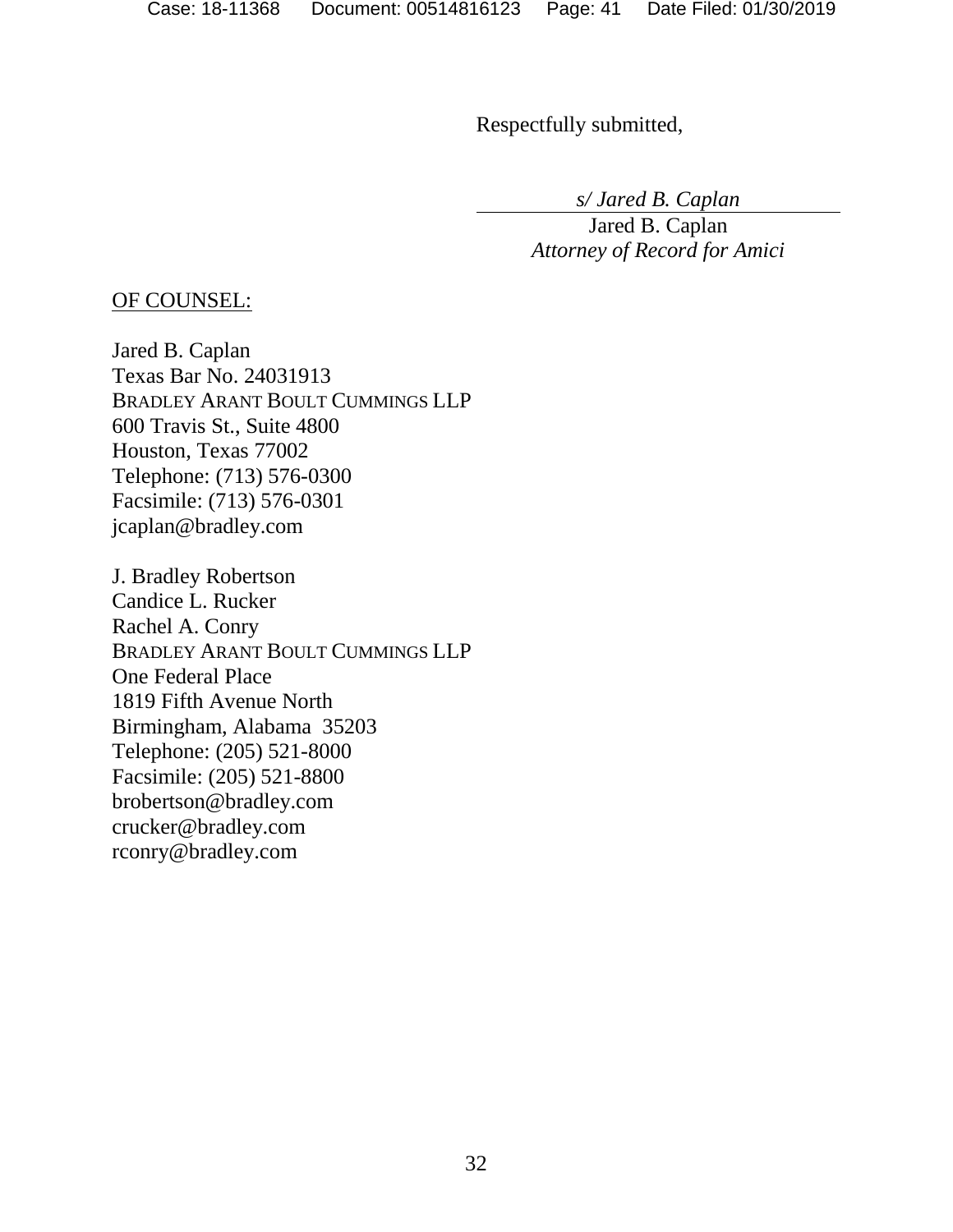## **CERTIFICATE OF SERVICE**

I hereby certify that on January 30, 2019, I electronically filed the foregoing with the Clerk of the Court for the United States Court of Appeals for the Fifth Circuit by using the CM/ECF system, which effected service on all counsel of record.

*s/ Jared B. Caplan*

Jared B. Caplan *Attorney of Record for Amici*